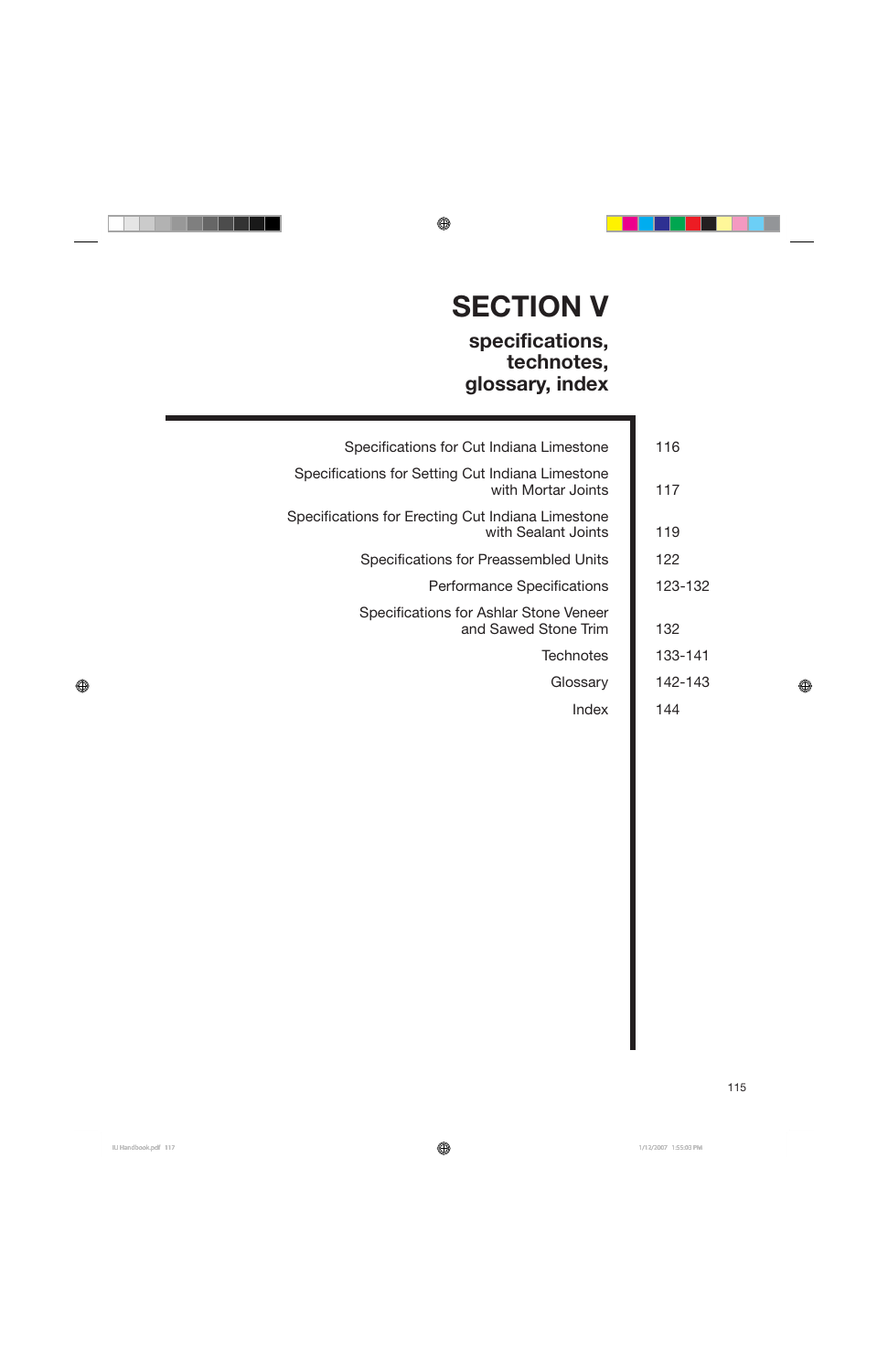# **I.SPECIFICATIONS FOR CUT INDIANA LIMESTONE**

*This section, describing production, should be used with Section II when mortar is the joint closer, or with Section III when sealants are used. If no coursed or rough ashlar is involved (see Section VI), no further specifications are required for limestone in standard masonry buildings.*

#### **1. work included**

The work under this contract shall include all labor and material necessary to furnish and satisfactorily install the Cut Indiana Oolitic Limestone in accordance with the drawings and as hereinafter specified.

## **2. description of stone**

All limestone specified or shown on drawings shall be Indiana Oolitic Limestone, as quarried in Lawrence, Monroe, and Owen Counties, Indiana. Stone shall be

### **3. samples**

The supplier or fabricator shall submit three (3) samples, \_\_\_ x \_\_\_" (specify size), for approval by the architect. The samples shall in general be typical of the grade, color and finish specified. This sample and the standards established by the Indiana Limestone Institute shall form the basis of the contract agreement.

### **4. standard practice**

The architect reserves the right to approve the material supplier for cut stone before this portion of the work is awarded. Stone and workmanship quality shall be in accordance with **Industry Standards and Practices** as set forth by the Indiana Limestone Institute of America, Inc., Bedford, Indiana. The stone supplier shall be a member in good standing of that organization.

### **5. cutting and setting drawings**

The cut stone supplier shall prepare and submit to the architect for approval, complete cutting and setting drawings for all of the cut Indiana Limestone work. Such drawings shall show in detail the sizes, sections, and dimensions of stone, the arrangement of joints and bonding, anchoring and other necessary details. All jointing as shown by the architect on the contract drawings shall be followed, unless modifications are agreed upon in writing, or indicated upon the approved shop drawings. If the contract drawings do not show the intent of the jointing, it will be the fabricator's responsibility to establish the jointing in accordance with industry standards and practices. The general contractor shall furnish all field dimensions necessary for fabrication.

The cutting and setting drawings shall be based upon and follow the drawings and full size details prepared by the architect except where it is agreed in writing or shown on the approved shop drawings that changes be made. Each stone indicated on the setting drawings shall bear the corresponding number marked on an unexposed surface.

Provision for the anchoring, dowelling, and cramping of work, in keeping with standard practices, and for the support of stone by shelf angles and loose steel, etc., when required, shall be clearly indicated on the cutting and setting drawings.

#### **6. carving and models**

All carving shall be done by skilled carvers in a correct and artistic manner, in strict accordance with the spirit and intent of the approved shaded drawings, or from models furnished or approved by the architect.

# **7. cutting**

All stone shall be cut accurately to shape and dimensions and full to the square, with jointing as shown on approved drawings. All exposed faces shall be dressed true. Beds and joints shall be at right angles to the face, and joints shall have a uniform thickness of  $3/8$ " unless otherwise shown or noted on drawings.

Reglets for flashing, etc., shall be cut in the stone where so indicated on the drawings.

Molded work shall be carefully executed from full size details supplied by architect, and must match satisfactorily at joints. All exposed arrises shall be in true alignment and slightly eased to prevent snipping.

### **8. repairing damaged stone**

Repair of stone is an accepted practice and will be permitted. Some chipping is expected; repair of small chips is not required if it does not detract from the overall appearance of the work, or impair the effectiveness of the mortar or sealant. The criteria for acceptance of chips and repairs will be per standards and practices of the industry unless other criteria are mutually agreed upon by the limestone supplier and the architect.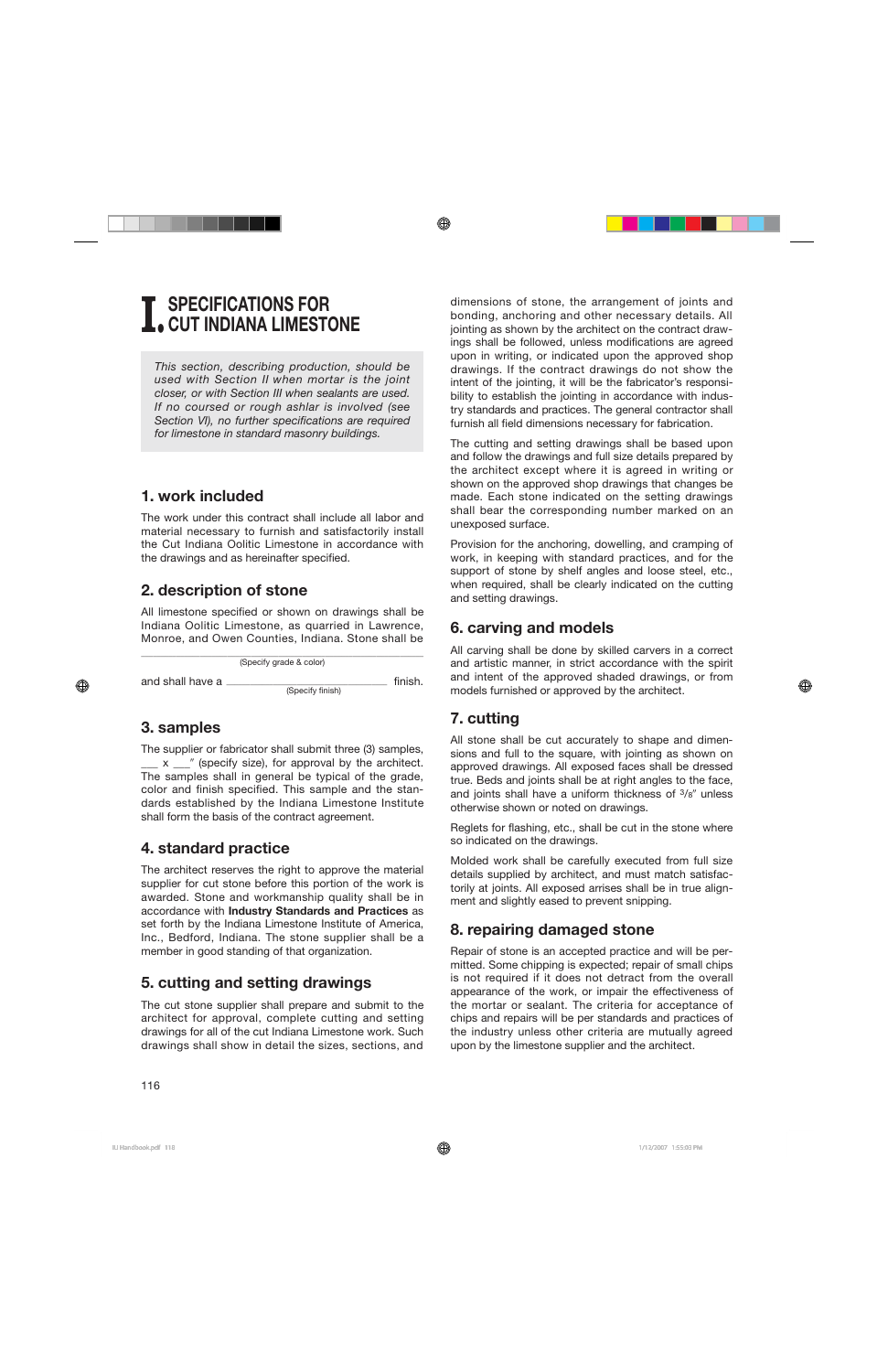#### **09. back-checking and fitting to structure or frame**

Stone coming in contact with structural work shall be back-checked as indicated on the approved shop drawings. Stones resting on structural work shall have beds shaped to fit the supports as required.

Maintain a minimum of 1" between stone backs and adjacent structure. (**Note**: many bolted connections will require more space than this; 2" space may be more desirable. Large-scale details should illustrate and control these conditions.)

#### **10. cutting for anchoring, supporting, and lifting devices**

Holes and sinkages shall be cut in stones for all anchors, cramps, dowels and other tie-back and support devices per industry standard practice and/or approved shop drawings. However, expansion anchor holes shall be drilled at jobsite by mason or erector to facilitate alignment.

No holes or sinkages will be provided for contractor's handling devices unless arrangement for this service is made by the contractor with the stone supplier.

**Note:** It is not recommended that Lewis pins be used for stones less than  $3^{1}/2''$  thickness.

#### **11. cutting and drilling for other trades**

Any miscellaneous cutting and drilling of stone necessary to accommodate other trades will be done by the cut stone fabricator only when necessary information is furnished in time to be shown on their shop drawings and details, and when work can be executed before fabrication. Cutting and fitting, due to jobsite conditions, will be the responsibility of the general contractor.

Incidental cutting such as for window frame clips, etc., which is normally not considered to be the responsibility of the stone supplier, will be provided only by arrangement by the contractor with the stone supplier.

### **12. loading and shipment**

The cut Indiana Limestone shall be carefully packed for transportation with exercise of all customary and reasonable precautions against damage in transit. All cut stone under this contract shall be loaded and shipped in the sequence and quantities mutually agreed upon by the general contractor or erector and the material supplier.

### **13. unloading and storage at jobsite**

All stone shall be received and unloaded at the site with necessary care in handling to avoid damaging or soiling.

Stone shall be stored clear of the ground on nonstaining skids (cypress, white pine, poplar, or yellow pine without an excessive amount of resin). Chemically treated wood should not be used. DO NOT use chestnut, walnut, oak, fir, and other woods containing tannin.

Stone shall be covered with waterproof paper, clean canvas or polyethylene.

# **II.SETTING CUT INDIANA LIMESTONE (WITH MORTAR)**

*This section describes the setting and further handling of limestone where mortar joints are used. In conjunction with Section I, no further stone sections are necessary for specifying handset cut stone.*

### **14. work included**

The work under this contract shall include all labor and materials necessary for the satisfactory installation of cut Indiana Limestone in accordance with the provisions set out herein.

#### **15. setting mortar**

Setting mortar shall be ASTM C-270 Type N (indicate other type if desired) composed of (select:) one part portland cement, one part mason's lime, and six parts sand mixed with potable water (or:) one part masonry cement and two and three-fourths part sand mixed with potable water.

### **16. pointing mortar**

Pointing mortar shall be composed of one part (white or other) portland cement, one part hydrated lime, and six parts white sand passing a #16 sieve.

### **17. expansion joints**

Joints shall be adequate to allow for thermal and structural differential movement. Filler material for these joints shall be nonstaining.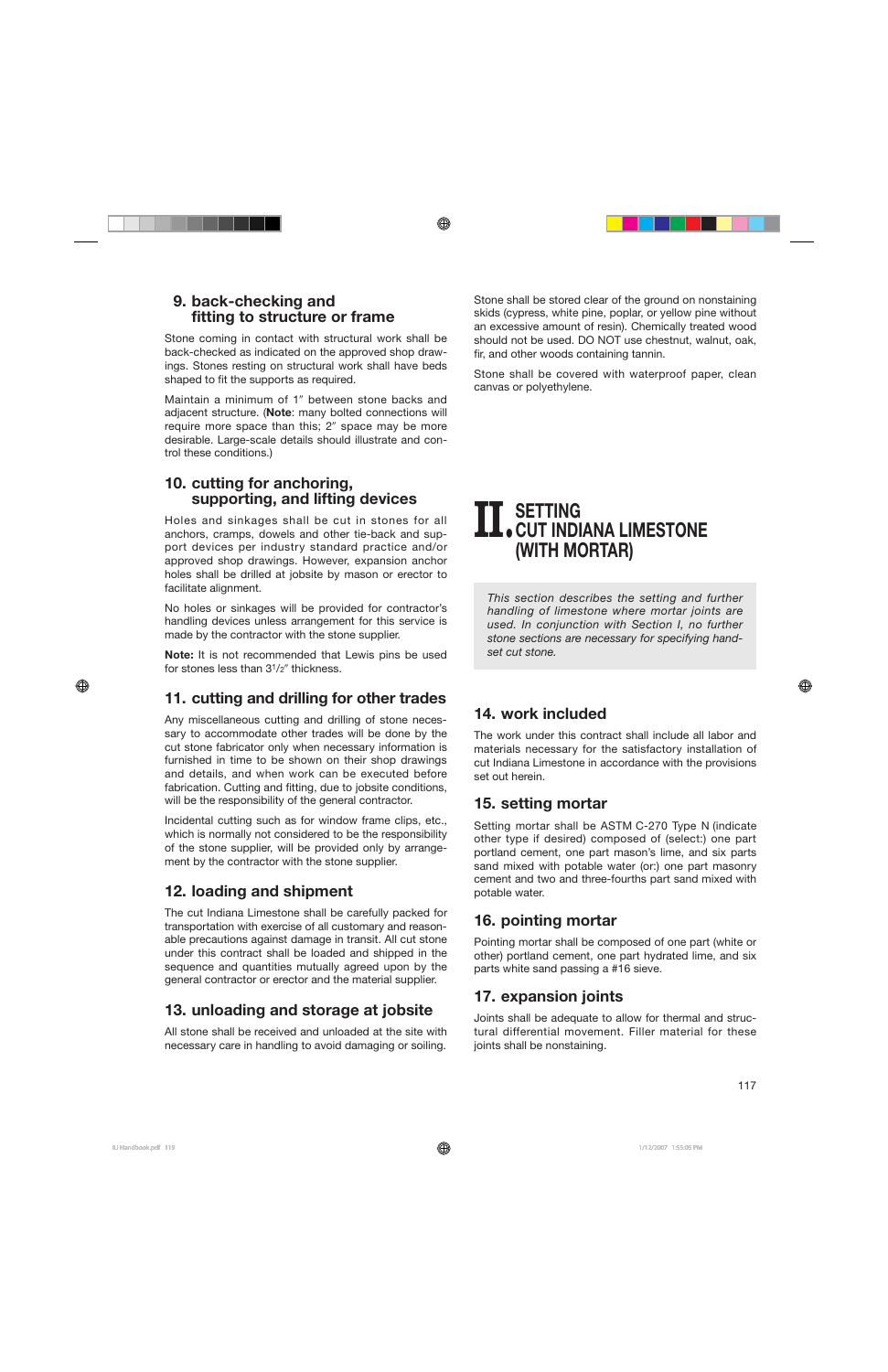#### **18. weeps**

Plastic or other weep tubes, or felt wicks, shall be placed in joints where moisture may accumulate within the wall, such as at base of cavity, continuous angles, flashing, etc., or as shown on architectural drawings.

#### **19. stone anchors and attachments**

Provide anchors and attachments of type and size required to support the stonework fabricated from the following metals for conditions indicated below:

Stainless Steel, AISI Type 304 or 316, for anchors and expansion bolts embedded within the stone.

Hot-Dip Galvanized Steel as follows:

Galvanized malleable iron for adjustable inserts embedded in the concrete structure.

For anchor bolts, nuts and washers not in direct contact with stone; comply with ASTM A 307, Grade A, for material and ASTM C 153, Class C, for galvanizing.

For steel plates, shapes and bars not in direct contact with stone; comply with ASTM A 36 for materials and ASTM A 123 for galvanizing.

For expansion bolts not in direct contact with stone use zinc plated or cadmium plated bolts with stainless steel expansion clips.

For steel angles supporting limestone; comply with ASTM A 36 for materials and ASTM A 123 for galvanizing. Supports protected with one shop coat of zinc-rich or other rust-inhibiting paint, and one job coat of similar, compatible paint, may be used at the discretion of the architect.

#### **20. dampproofing for stain prevention:**

Where indicated on drawings, coatings of either (a) cementitious waterproof stone backing or (b) bituminous dampproofing shall be applied on backs, beds, and joints of all stones used at grade. Dampproof all adjacent concrete surfaces on which limestone will rest, including concrete or cmu haunches and ledges, as well as support angles.

**A.** Dampproof unexposed surfaces of stone to at least 1'-0" above grade.

**B.** Dampproof joints only to within 1" of finished surfaces when using bituminous or asphaltic solutions.

**C.** Stones extending below grade shall be dampproofed as above, and in addition shall be dampproofed to the level of grade on their face surfaces which are covered.

**D.** Cementitious coatings must be allowed to cure before treated stone is set. Due care must be exercised in handling all dampproofed stone to avoid chipping or off-setting.

#### **21. setting**

**A.** All Indiana Limestone shall be set accurately in strict accordance with the contract and shop drawings.

**B.** When necessary, before setting in the wall, all stones shall be thoroughly cleaned on all exposed surfaces by washing with fiber brush and soap powder, followed by a thorough drenching with clear water.

**C.** All stone joint surfaces not thoroughly wet shall be drenched with clear water just prior to setting.

**D.** Except as otherwise specially noted, every stone shall be set in full beds of mortar with all vertical joints slushed full. Completely fill all anchor, dowel, and similar holes. Unless otherwise noted, all bed and joint widths shall be  $\frac{3}{8}$ .

**E.** Lead or plastic setting pads shall be placed under heavy stones, column drums, etc., in same thickness as joint, and in sufficient quantity to avoid squeezing mortar out. Heavy stones or projecting courses shall not be set until mortar in courses below has hardened sufficiently to avoid squeezing.

**F.** Joints can be tooled when initial set has occurred, or raked out 1" and pointed later. If pointed with sealant, the raked depth and sealant applications shall conform to manufacturer's instructions. (See p. 25.)

**G.** Projecting stones shall be securely propped or anchored until the wall above is set.

**H.** Only the ends of lugged sills and steps shall be embedded in mortar. Balance of joint shall be left open until finally pointed.

**I.** All cornice, copings, projecting belt courses, other projecting courses, steps, and platforms (in general, all stone areas either partially or totally horizontal) should be set with unfilled vertical joints. After setting, insert properly sized backup material or backer rod to proper depth, and gun in sealant. (See p. 25 and the following specification section for more information on sealant joints.)

**J.** In cold weather, International Masonry Industry All-Weather Council recommendations for setting from 40 degrees to 20 degrees F shall be followed, except that no additives shall be used in the setting mortar, and below 20 degrees F all work shall be done in heated enclosures.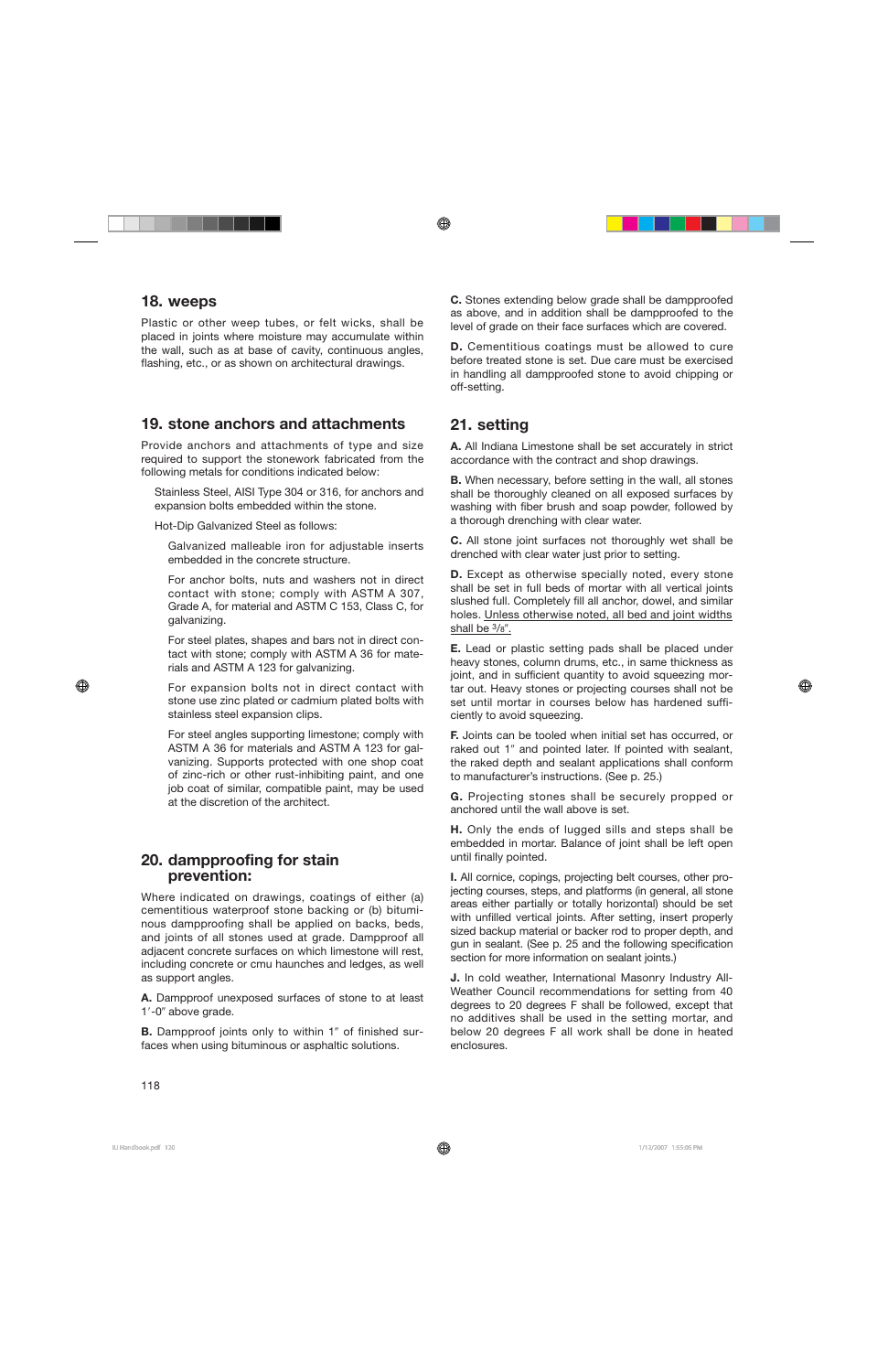### **22. protection of finished work**

**A.** Receipt, storage, and protection of cut stonework prior to, during and subsequent to installation shall be the responsibility of the mason contractor.

**B.** During construction, tops of walls shall be carefully covered at night, and especially during any precipitation or other inclement weather.

**C.** At all times, walls shall be adequately protected from droppings.

**D.** Whenever necessary, substantial wooden covering shall be placed to protect the stonework. Nonstaining building paper or membrane shall be used under the wood. Maintain all covering until removed to permit final clearing of the stonework.

# **23. cleaning**

The stone shall be washed with fiber brushes, mild soap powder or detergent and clean water or approved mechanical cleaning process.

Special consideration and protection shall be provided when brickwork is cleaned above the limestone. Strong acid compounds used for cleaning brick will burn and discolor the limestone.

Use of sand blasting, wire brushes or acids will only be permitted under special circumstances, approved by architect.

# **III.ERECTING CUT INDIANA LIMESTONE (WITH SEALANT JOINTS)**

*This section is used in conjunction with Section I, when the primary joint closing material will be sealant in lieu of mortar. One of these combinations (Section I with either Section II or III) is usually the only specification required for handset cut stone applications in standard or traditional masonry construction. (Users may wish to refer to ILI Technote on Joint Sealants for Indiana Limestone.)*

# **14. work included**

The work under this contract shall include all labor and materials necessary for the satisfactory installation of cut Indiana Limestone in accordance with the provisions set out herein.

# **15. joint sealants**

**A.** Joint Sealant (specify type)

1. Multicomponent polysulfide or polyurethane as per Federal Specification TT-S-00227e (Com-NBS) Amendment-3, October 9, 1970, Type II, NonSag, Class B and A.S.A. Specification A116.1 (1967).

2. One part polysulfide meeting Interim Federal Specification TT-S-00230c, Type II (Com-NBS) Amendment-2, October 9, 1970.

3. One part acrylic polymeric sealant as per U.S. Federal Specification TT-S-00230c, Type II (Com-NBS) Amendment, October 1, 1970. (Use of acrylics should be limited to those joints where anticipated movement is minimal.)

4. One or two parts Silicone as per Federal Specifications TT-S-001543 (Com-NBS) Amendment.

5. One part Hypalon Sealant as per U.S. Federal Specifications T T-S-00230 (Com-NBS), February 2, 1970, Type II, Class B.

6. One part Polyurethane as per Federal Specification TT-S-00230c, Type II.

**B.** Primer, when required, shall be nonstaining and nonacidic, and shall be used as recommended by manufacturer of sealant in writing to architect, having been tested before for staining and durability on samples of actual surfaces to be sealed.

(If primers are required, *they should be applied to the confines of joint surfaces* after stone is installed into the wall. In some instances it may be advisable to apply primer to the stone before the stone is installed into the wall. Application procedures should be as recommended by manufacturer of the sealant, in writing, to the architect.)

**C.** Backup materials and preformed joint fillers shall be nonstaining, compatible with sealant and primer, and of a resilient nature, such as closed cell resilient foam, sponge rubber, or of a supporting type, such as closed cell rigid foam, cork or non-impregnated fiberboard. Materials impregnated with oil, bitumen or similar materials shall not be used. Size and shape shall be as indicated by joint detail in drawings.

Sealant shall not adhere to backup material and shall be as recommended by sealant manufacturer in writing to architect.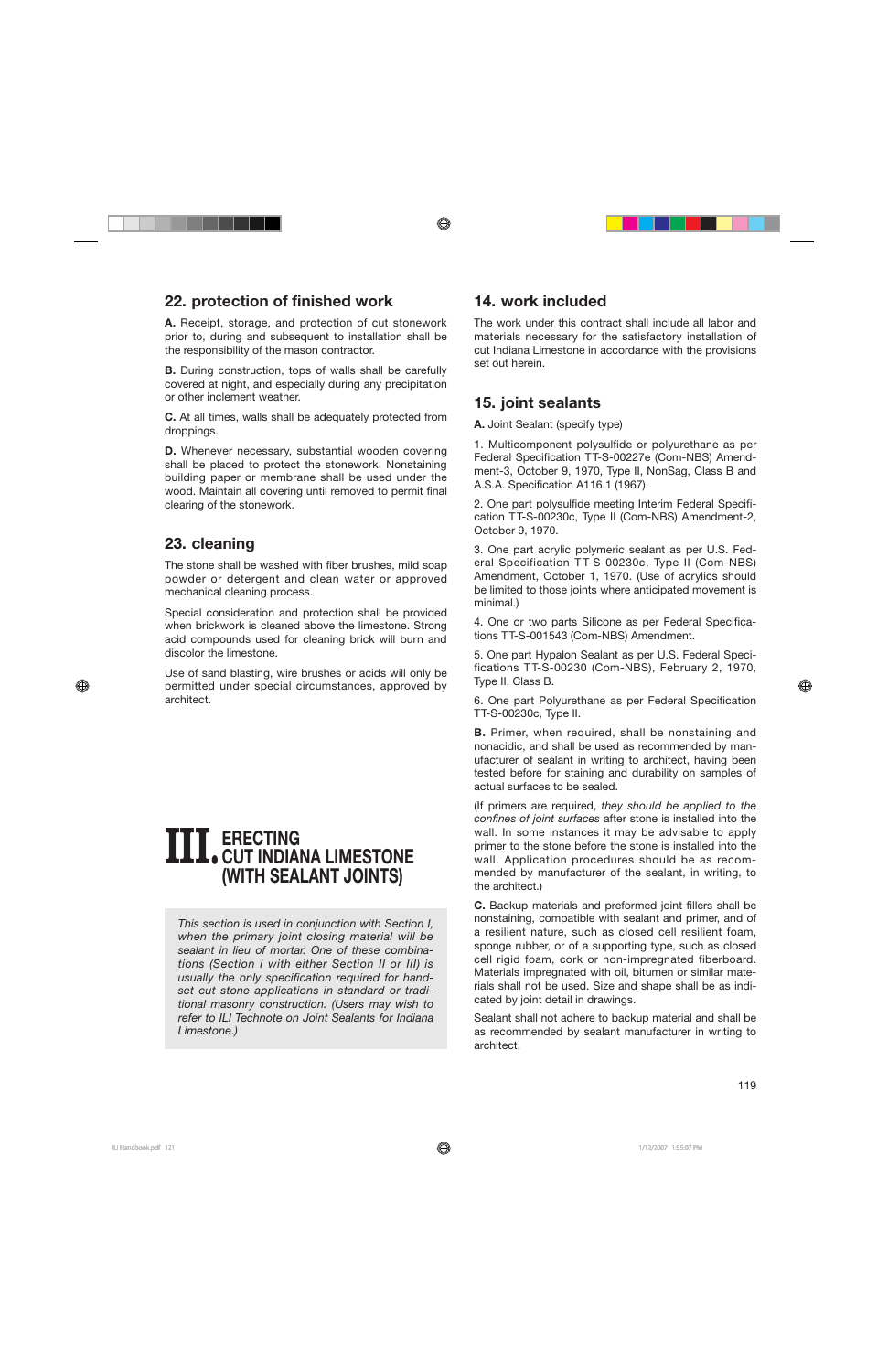**D.** Bond breakers, when required, shall be (polyethylene tape)—(other) as recommended by manufacturer of sealant in writing to architect.

**E.** Solvents, cleaning agents and other accessory materials shall be nonstaining to Indiana Limestone and shall be recommended by sealant manufacturer in writing to the architect.

### **16. expansion and control joints**

Joints shall be adequate to allow for thermal and structural differential movement. Filler material for these joints shall be nonstaining and compatible with the sealing compound.

#### **17. weep systems**

Plastic or other weep tubes, or felt wicks, shall be placed in joints where moisture may accumulate within the wall, such as at base of cavity, continuous angles, flashing, etc., or as shown on architectural drawings.

#### **18. stone anchors and attachments**

Provide anchors and attachments of type and size required to support the stonework fabricated from the following metals for conditions indicated below:

Stainless Steel, AISI Type 304 or 316, for anchors and expansion bolts embedded within the stone.

Hot-Dip Galvanized Steel as follows:

Galvanized malleable iron for adjustable inserts embedded in the concrete structure.

For anchor bolts, nuts and washers not in direct contact with stone; comply with ASTM A 307, Grade A, for material and ASTM C 153, Class C, for galvanizing.

For steel plates, shapes and bars not in direct contact with stone; comply with ASTM A 36 for materials and ASTM A 123 for galvanizing.

For expansion bolts not in direct contact with stone use zinc plated or cadmium plated bolts with stainless steel expansion clips.

For steel angles supporting limestone; comply with ASTM A 36 for materials and ASTM A 123 for galvanizing. Supports protected with one shop coat of zinc-rich or other rust-inhibiting paint, and one job coat of similar, compatible paint, may be used at the discretion of the architect.

#### **19. dampproofing for stain prevention:**

Where indicated on drawings, coatings of either (a) cementitious waterproof stone backing or (b) bituminous dampproofing shall be applied on backs, beds, and joints of all stones used at grade. Dampproof all adjacent concrete surfaces on which limestone will rest, including concrete or cmu haunches and ledges, as well as support angles.

**A.** Dampproof unexposed surfaces of stone to at least 1'-0" above grade.

**B.** Dampproof joints only to within 1" of finished surfaces when using bituminous or asphaltic solutions.

**C.** Stones extending below grade shall be dampproofed as above, and in addition shall be dampproofed to the level of grade on their face surfaces which are covered.

**D.** Cementitious coatings must be allowed to cure before treated stone is set. Due care must be exercised in handling all dampproofed stone to avoid chipping or off-setting.

#### **20. setting procedures and conditions**

**A.** All Indiana Limestone shall be set accurately in strict accordance with the contract and shop drawings.

**B.** When dictated by the condition of the stone prior to setting, all Indiana Limestone shall be thoroughly cleaned with fiber brushes and soap powder before erection. Otherwise, stone shall be cleaned after erection. Power cleaning systems which will not harm stone or joints may be used.

**C.** Limestone shall be set on concrete, clip angles or continuous angles bedded in mortar. Lead setting pads or other setting shims, buttons, or sheets of resilient, low-durometer material approved by the architect may be used in lieu of or in combination with mortar. Where load-bearing joints occur between stones (that is, joints without concrete or steel support areas), similar bedding materials shall be used to support the load and to maintain joint width. Unless otherwise noted, all bed and joint widths shall be  $\frac{3}{8}$ .

**D.** Mortar joints shall be raked back sufficiently to accept backup material or bond breaker plus sealant bead. Apply no sealant directly against mortar.

**E.** Fill all anchor slots, dowel holes, and other sinkages with mortar, lead wool, sealant, approved shim or other material.

#### **21. workmanship, installation**

#### **A.** General

1. Use contractors specializing in the application of sealants and apply in conformance with manufacturer's written directions.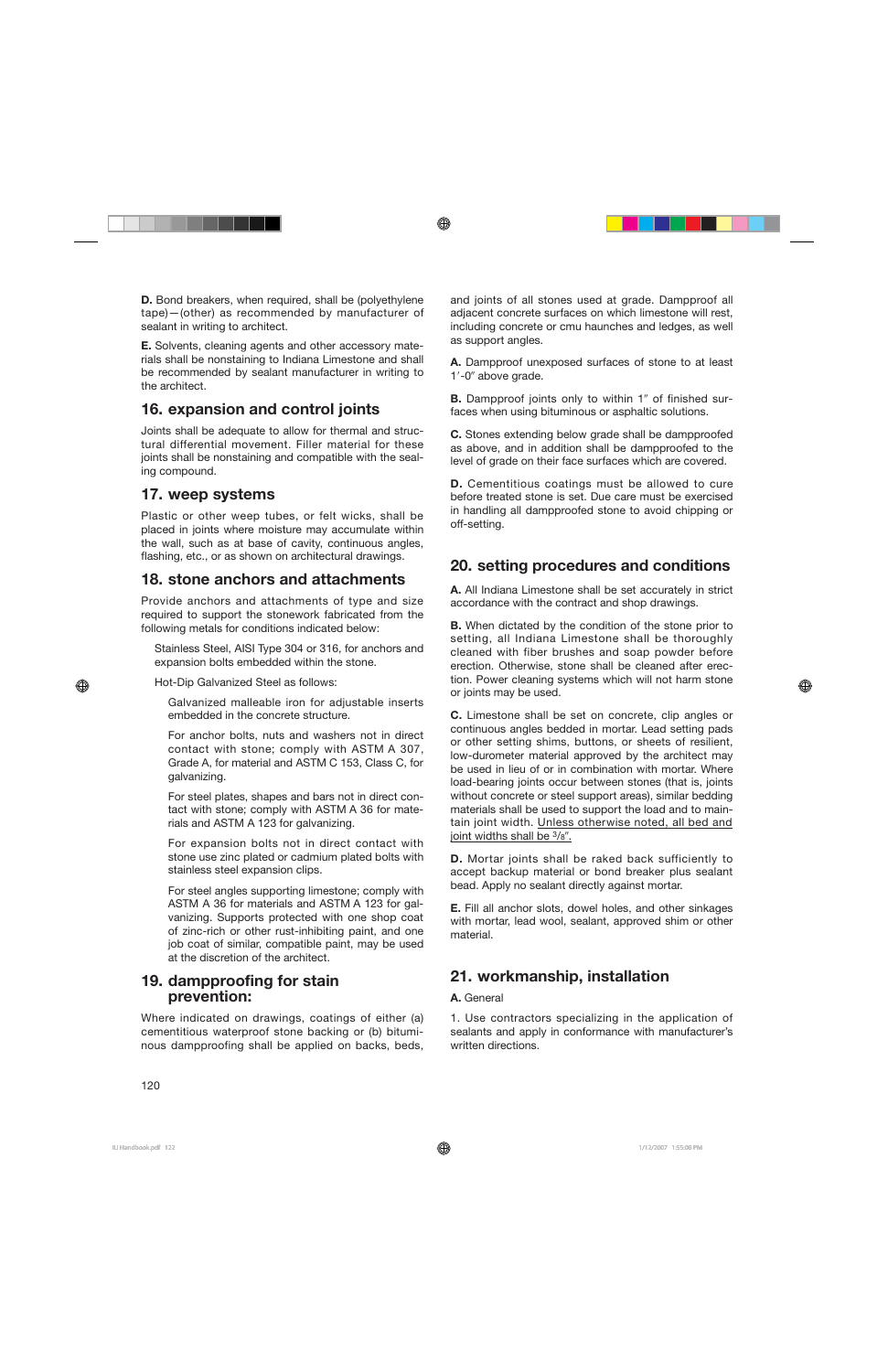2. Sealant contractor shall examine all other work surfaces and joint dimensions to receive the work of this section and report to the general contractor all conditions not acceptable.

3. All joint surfaces shall be neatly pointed or tooled to provide the contour as indicated on drawings.

4. For application of sealant when air temperature is below 40 degrees F or above 95 degrees F, consult sealant manufacturer for recommendations.

#### **B.** Preparation

1. Thoroughly clean all joints, removing all foreign matter such as dust, oil, grease, water, surface dirt, and frost. Sealant must be applied to the clean joint surface or primer.

2. Stone should be cleaned where necessary by grinding (sand-water) blast-cleaning, mechanical abrading, or a combination of these methods as required to provide a clean, sound base surface for sealant adhesion.

(a) Loose particles present or resulting from grinding, abrading, or blast-cleaning shall be removed (by blowing out joints with oil-free compressed air or vacuuming joints) prior to application of primer or sealant.

3. All joints to receive sealant shall be as indicated on architectural drawings. Do not seal joints until they are in compliance with drawing, or meet with the approval of the architect.

(a) Joints to receive sealant and backing shall be a minimum of  $3/s''$  wide by no more than  $3/s''$  deep, unless otherwise approved.

(b) Depth of the sealant may be equal to the width in joints up to 1/2" wide. For expansion and other joints 1/2"  $\,$ to 1″ wide, depth shall not be greater than 1/2 the applied sealant width. For joints exceeding 1" in width, depth shall be  $3/4$ " maximum or as directed by sealant manufacturer. For joints exceeding 2" in width, depth shall be as directed by sealant manufacturer.

4. Joints to receive sealant, backup material or preformed joint filler shall be cleaned out and raked to full width and depth as required by sealant contractor or others.

5. Joints shall be of sufficient width and depth to accommodate specified backup material or preformed joint filler, and sealant. Limestone shall be free of water repellents and other surface treatments. If there is a question that surface treatment may be present, contact sealant manufacturer for test for adhesion before proceeding with the sealant work.

#### **C.** Application

1. Install backup material or joint filler, of type and size specified, at proper depth in joint to provide sealant dimensions as detailed. Backup material shall be of suitable size and shape so that, when compressed (25% to 50%), it will fit in joints as required. Sealant shall not be applied without backup material and, if necessary, bond breaker strip. Use specified bond breaker strip between sealant and supporting type backup material. Bond breaker strip shall be used in all joints where sufficient depth for backup does not exist. (**Note:** Closed-cell polyethylene may cause gas bubbles in sealant bead if compressed in excess of 25%.)

2. Apply masking tape, where required, in continuous strips in alignment with joint edge. Remove tape immediately after joints have been sealed and tooled as directed.

3. Prime surfaces, where required, with primer as recommended by sealant manufacturer.

4. Follow sealant manufacturer's instructions regarding mixing, surface preparation, priming, application life, and application procedure.

5. Apply, tool, and finish sealant as required. When tooling white or light colored sealants, use (clean water-wet or dry) tool or tooling solution recommended by sealant manufacturer.

6. Clean adjacent surfaces free of sealant or soiling resulting from this work as work progresses. Use solvent or cleaning agent, nonstaining to limestone, as recommended by sealant manufacturer. All finished work shall be left in a neat, clean condition.

#### **22. protection of finished work**

**A.** Receipt, storage, and protection of cut stonework prior to, during, and subsequent to installation shall be the responsibility of the general contractor.

**B.** During construction, tops of walls shall be carefully covered at night, and especially during any precipitation or other inclement weather.

**C.** Whenever necessary, substantial wooden covering shall be placed to protect the stonework. Nonstaining building paper or membrane shall be used under the wood. Maintain all covering until removed to permit final clearing of the stonework.

### **23. cleaning**

The stone shall be washed with fiber brushes, soap powder and clean water or approved mechanical cleaning process.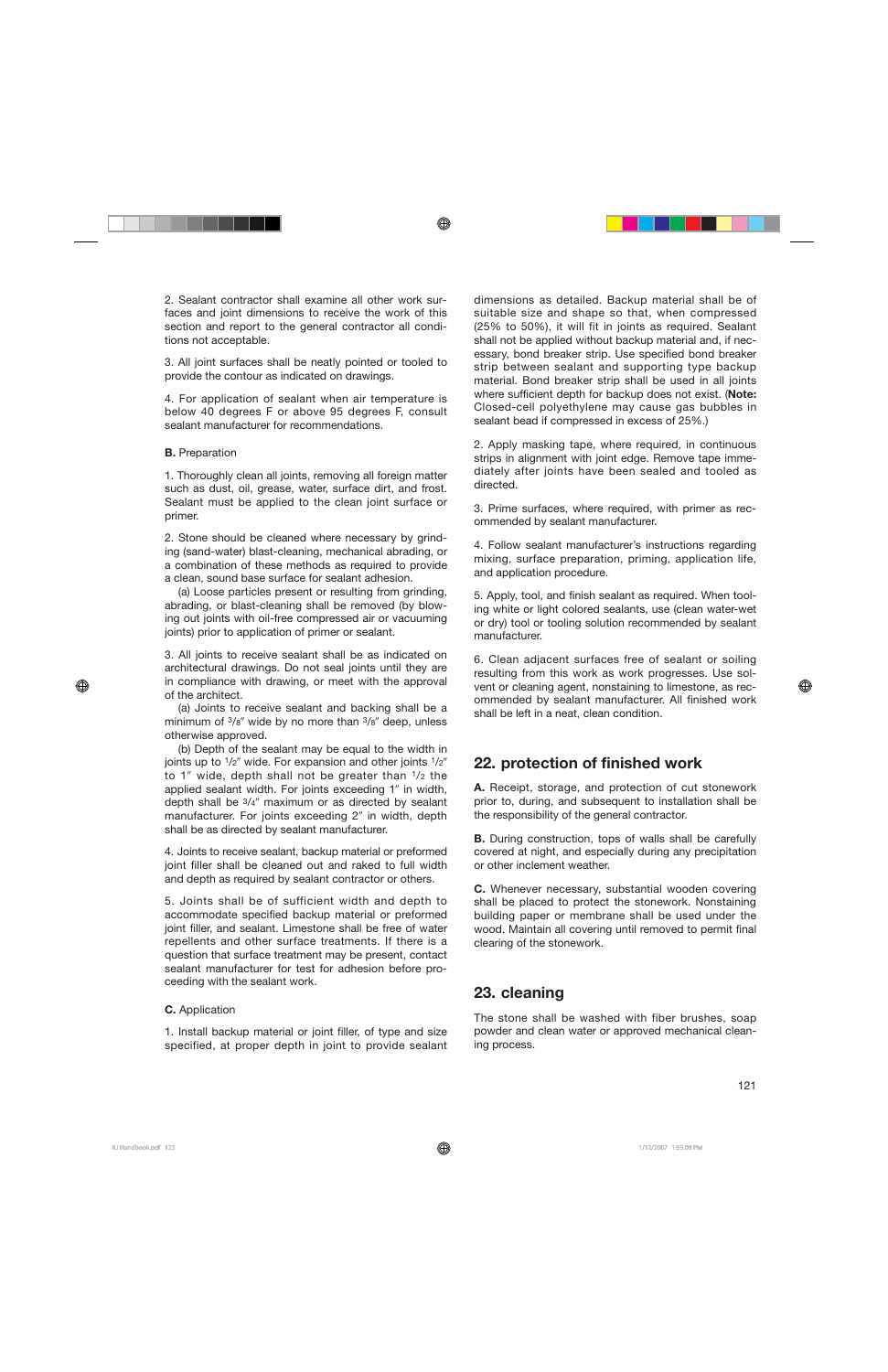Special consideration and protection shall be provided when brickwork is cleaned above the limestone. Strong acid compounds used for cleaning brick may burn and discolor the limestone.

Use of sand blasting, wire brushes or acids will only be permitted under special circumstances, approved by architect.

# **IV.SPECIFICATIONS FOR UNITS PREASSEMBLED WITH THERMO-SETTING RESIN**

*This section describes the fabrication of preassembled stone panels. It may be used by itself, in those cases where no hand-set stone is required. If a more complete description of the milling process is desired, this section may be used with Section I. Typically, the joints within preassembled stone units are closed with adhesive. Joints between units are closed with sealant. Refer to Section III.*

### **14. work included**

The work under this contract shall include all labor and material for furnishing the assemblies of Indiana Limestone in accordance with the drawing and specifications, using high-strength adhesives and mechanical connections when required.

#### **15. stone**

Units shall be constructed of Indiana Limestone quarried in Lawrence, Monroe, and Owen Counties, Indiana. Stone shall be

|                  | (Specify grade & color) |         |
|------------------|-------------------------|---------|
| and shall have a |                         | finish. |
|                  | (Specify finish)        |         |

### **16. adhesive**

The adhesive shall be a two-component epoxy consisting of epoxy resin, hardener, inert mineral filler and thixotropic agent. The filler content shall not exceed 50% of the total composition by weight.

### **17. qualifications**

The adhesive used shall meet the following minimum requirements after a 7–day cure at 75 degrees F:

#### **18. samples**

Two sample units of stone bonded together with adhesive shall be submitted showing stone and joint quality. Samples shall be 6" long, 3" wide, 3/4" thick, bonded together on the large face, at right angles. No fabrication or assembly shall begin until approval of sample is obtained.

| <b>Property</b>                         | <b>Value</b>                 | <b>Test Method</b> |
|-----------------------------------------|------------------------------|--------------------|
| Tensile Bond<br>Strength*               | Cohesive<br>failure in stone | ASTM C-321         |
| <b>Tensile Elongation</b>               | 2.5%                         | ASTM D-638         |
| <b>Tensile Strength</b>                 | 3,500 psi                    | ASTM D-638         |
| <b>Compressive Double</b><br>Shear*     | $400$ psi                    | <b>MMM G-650A</b>  |
| Compressive<br>Strength                 | 6,000 psi                    | ASTM D-695         |
| Shore "D" Hardness                      | 75                           | <b>ASTM D-1706</b> |
| <b>Water Absorption</b><br>$(24$ hours) | 0.50%                        | ASTM D-570         |

\***Note**: These tests represent bond strength. Other tests are made on the adhesive only.

**Note**: Accepted industry practice allows 1/8" adhesive joints.

#### **19. drawings**

The stone fabricator shall submit to the architect for approval detailed drawings showing the epoxy joint construction he proposes to use, including mechnical anchoring.

#### **20. shop assembly requirements**

**A.** Stone must be dry and free from grease, oil, dirt, loose particles, and efflorescence. Clean compressed air should be employed to blow stone dust from the pores of the stone. Artificial heat is recommended for the removal of moisture from the stone which has not had the opportunity to dry following fabrication. No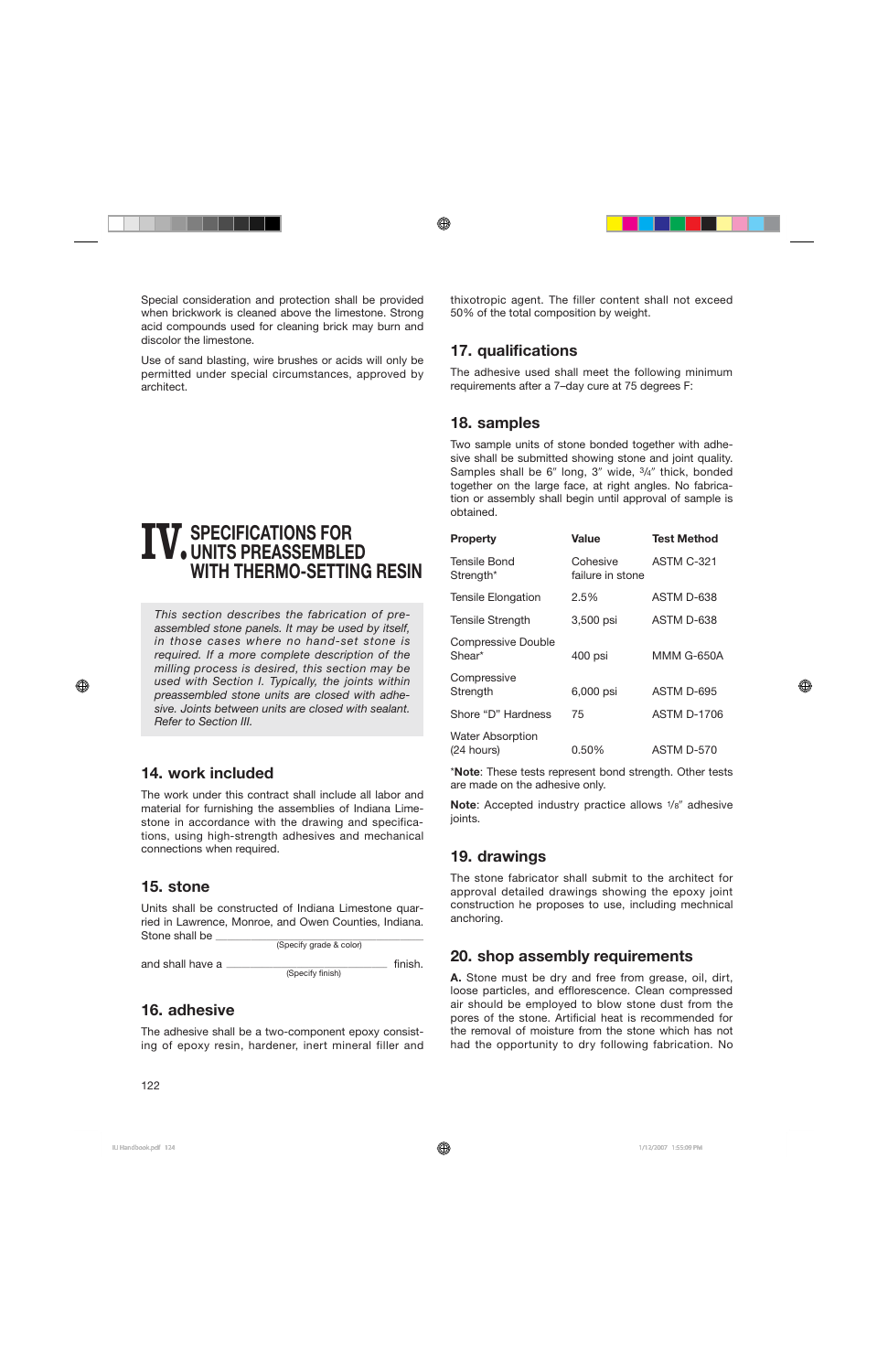moisture should be observed creeping into areas to be bonded following the removal of artificial heat.

**B.** Units shall not be assembled when the stone temperature and the surrounding air temperatures are below 50 degrees F or above 95 degrees F. Assembly of units below 50 degrees F is permitted when the temperature of the stone units and the adhesive is raised by artificial heating to a temperature above 50 degrees F. After the units have been joined, artificial heat should continue to be applied to the stone adjacent to the joint area to give the adhesive the curing temperature above 50 degrees F. Approved clips, frames, expansion bolts, and other mechanical connections are installed during this process in strict accordance with approved shop drawings.

**C.** Adhesives shall be mixed in parts by weight or parts by volume in strict accordance with manufacturer's instructions, with strict compliance to the manufacturer's recommendations on the "pot life" of the adhesive.

**D.** Upon joining the stone members together, use suitable clamps or bracing to maintain proper alignment until the adhesive sufficiently hardens.

**E.** Assembled limestone units shall not be moved until the adhesive has cured sufficiently to assure that there will be no joint slippage. Curing shall continue until tests indicate that the adhesive has reached the required hardness (Shore D). When stones are pressed together, the adhesive will ooze out of the joint. On exposed joints, in a textured finish, it is recommended that the excessive adhesive be removed after the adhesive has taken on its initial hardening. The extra adhesive can then be scraped away with a putty knife. Any excessive adhesive on smooth finish is best removed after complete hardening with the use of power sanders.

#### **21. transportation and storage**

Extreme care shall be taken to insure that the assembled units are free of any torsional stress during transportation, handling, and storage.

#### **22. erection**

**A.** The stone fabricator shall make provisions for the employment of the necessary lifting methods of the assembled units, in cooperation with the erector. Such lifting devices as clamps, slings, Lewis pins, etc., shall be furnished by the erector.

**B.** All assembled units of Indiana Limestone shall be erected in strict accordance with the contract and the shop drawings.

# **V.PERFORMANCE SPECIFICATIONS**

*The use of a performance specification implies the need for expertise beyond that which typically exists in the office of the designer or specifying authority. In the case of stone cladding, such an expert is an experienced skin-and-connection design engineer. Specifiers should determine, based on preliminary designs, whether such skills are needed. Need will be determined by one or more of the following: knowledge of the performance records of the contemplated systems, materials or connections; complexity of the cladding and/or connection system; unusual or extreme loading conditions; unusual frame or structural configuration.*

*If it is determined that no such need exists, DO NOT USE THIS SECTION. One of the earlier sections of this specificiation, describing conventional methods and materials with known or easily predictable performance records, will prove more economical and effective.*

*If such need is seen to exist, contract documents should make clear who is responsible for providing the engineering services, and the extent of the services expected. Such services may include design of the stone cladding, its thicknesses and its connections, and the supervision of any necessary testing of small-size specimens and scale or full-size mockups. The experience and capacity to produce satisfactory designs and supervision should be assured.*

# **SECTION 04400— STONEWORK PART 1—GENERAL 1.1 related documents:**

Related documents include but are not limited to Drawings, Specifications, and General Provisions of the Contract; ASTM C-568, Standard Specification for Limestone Building Stone; ASTM C-97, Test Methods for Absorption and Bulk Specific Gravity of Building Stones; ASTM C-99, Test Method for Modulus of Rupture of Building Stone; ASTM C-170, Test Method for Compressive Strength of Building Stone; *Indiana Limestone Handbook*, latest edition; *Contractors Handbook on Indiana Limestone*, latest edition; *ILI Technote on Safety Factors*; and other applicable ILI Technotes.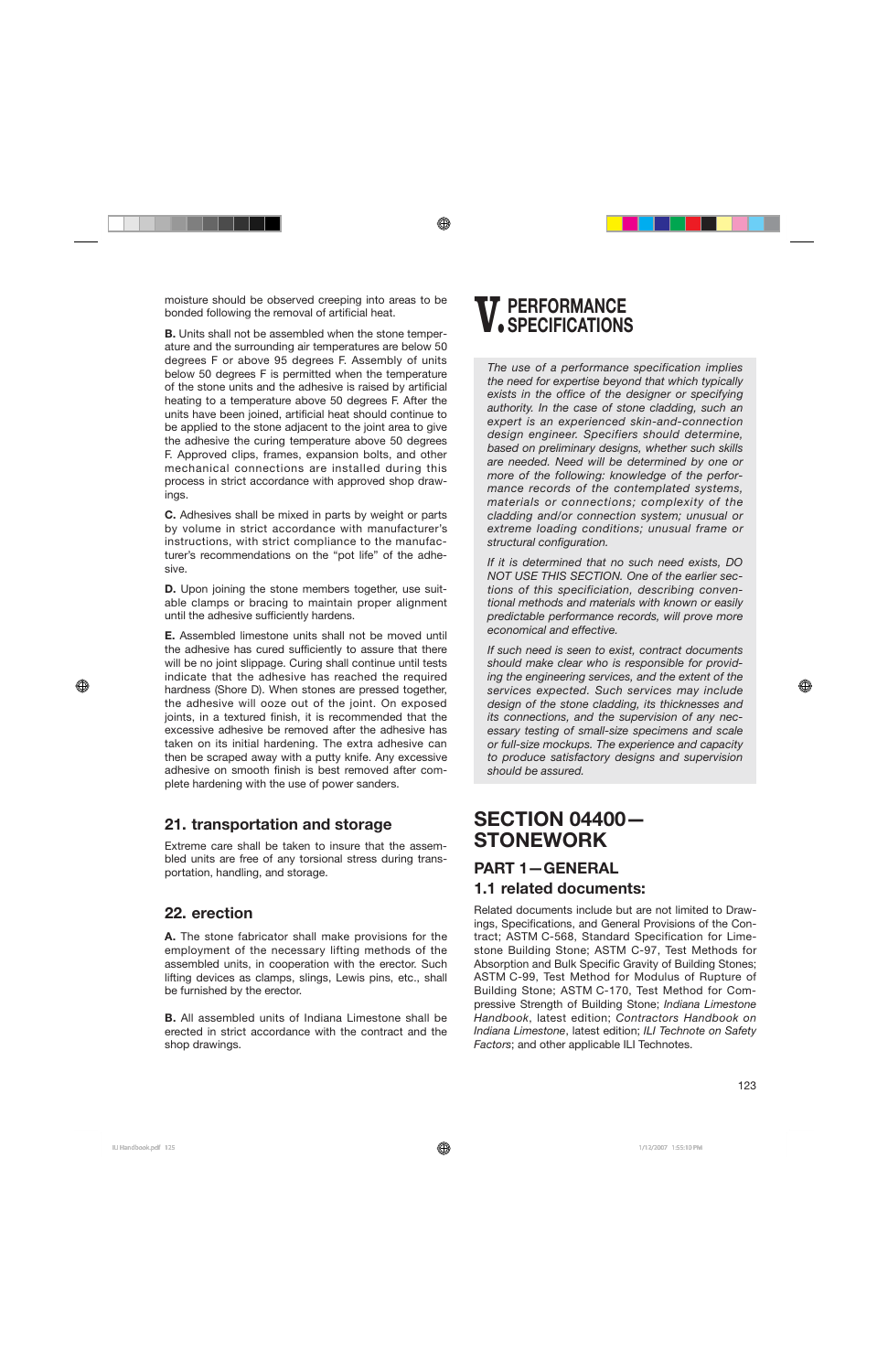#### **1.2 summary:**

**1.2.1 Extent** of limestone work is indicated on drawings and schedules.

**1.2.2 General:** Provide Indiana Limestone cladding in accordance with the contract documents. The work shall include the following:

Limestone facade panels.

Limestone preassembled units.

Limestone copings, sills, soffits, lintels, and miscellaneous features.

Steel support and retention connections for stonework, including necessary shims.

Secondary structural steel framing for stonework where not shown or not sized on structural drawings. Mockups.

Installation of stonework.

#### **1.2.3 Related Work Specified Elsewhere:**

Exterior stone paving (sitework).

Unit masonry.

Sealants.

Secondary steel framing for stone support and anchorage as shown and sized on structural drawings.

Interior stone and paving and exterior stone paving.

**1.2.4** Installation of preset concrete inserts

**1.2.5** Installation of preset masonry inserts

#### **1.3 system description:**

**1.3.1 General:** Design, fabricate, and install stonework to withstand normal loads from wind, gravity, movement of building structure, and thermally induced movement, as well as to resist deterioration under conditions of normal use including exposure to weather, without failure.

**1.3.2 Performance Requirements—General:** The cladding requirements shown by the general stone details are intended to establish basic dimensions of units or modules, plus profiles and sight lines for the stonework. Within these limitations, the contractor shall be responsible for the design of the stonework, and shall request approval of, and make whatever modifications and additions to the details as may be required to fulfill the performance requirements. The visual concept shall be maintained as shown, including profiles and alignment of components.

The requirements for the stone support and anchorage as shown by the details are intended to establish the basic intent of the stone anchorage system. The contractor shall be responsible for the design of the support and anchorage system and shall request approval of, and make whatever modifications and additions to the details as may be required to fulfill the performance requirements. Final shapes and locations shall be as designed by a registered professional engineer.

Engineering Calculations: This engineer shall be a registered professional engineer experienced in cladding design to design the cladding support and retention system. The system shall include all items required to connect the stone cladding to the structure (or secondary framing) as shown and detailed on the structural and architectural drawings. The cladding engineer shall be registered in the state of \_\_\_\_\_\_\_\_\_\_\_\_\_\_\_\_\_\_\_\_ and shall prepare engineering calculations for the justification of all principal stonework, units, fasteners, and anchorage components for compliance with the criteria established in the performance requirements of this section. The calculations shall be submitted to the architect for review and approval. After review, revisions, and final approval, the cladding engineer shall certify a record copy of the calculations with professional engineer's stamp or seal. Based on the design loads, material properties, and safety factors (all as defined in this section), the calculations shall include, as a minimum, the following information:

Stone loads, stresses, and safety factors.

Support and anchorage loads, stresses, safety factors, design loads, and allowable loads.

Stone thicknesses.

Support and anchorage sizes.

Drawings of all support and anchorage items in sufficient detail for fabrication and for the detailing and completion of the shop drawings as prepared by the stone fabricator. The cladding engineer shall review all stone shop drawings prepared by stone installer or fabricator.

#### **1.3.3 Performance Requirements—Stone:**

Physical Properties: The Indiana Limestone physical properties shall meet or exceed the values listed in the Indiana Limestone Institute of America, Inc. *Handbook* (ILIA), latest edition.

Safety Factors—Stone: Safety factors for Indiana Limestone shall be not less than as listed in the *Technote on Safety Factors*, as published by ILIA.

Connections and Attachments for Limestone: Support and Retention Steel: All steel shapes, plates and straps shall be designed to carry the design loads with safety factors and allowable stresses in accordance with the American Institute of Steel Construction, Inc. (AISC) except that steel supports carrying gravity loads shall be stressed not more than 50% of the yield stress in bending.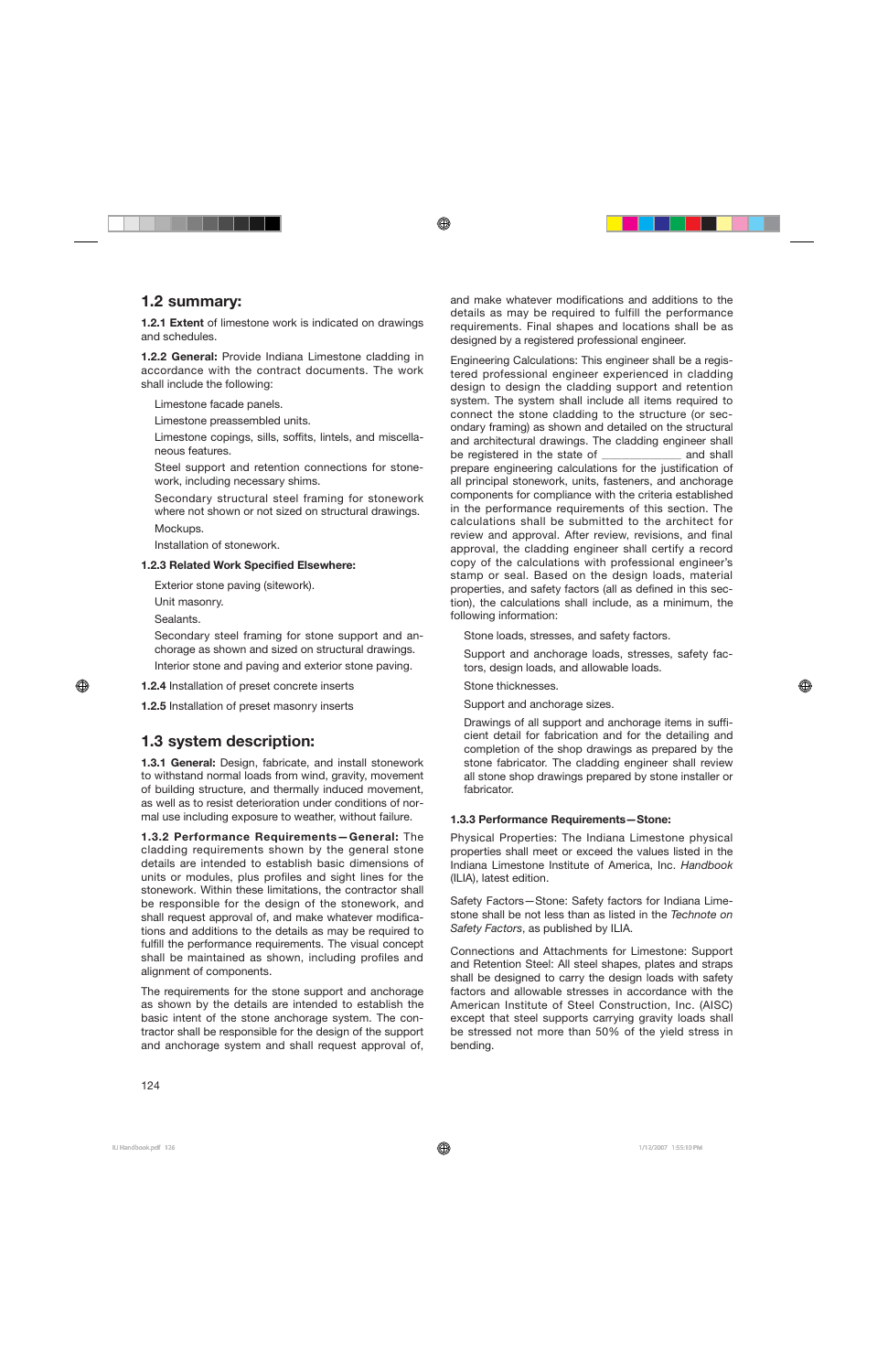Connections into the Stone: Expansion bolts, straps, hooks, anchors, and other devices shall be designed to carry the design loads with safety factors not less than listed in ILIA *Technote on Safety Factors*.

Attachments to the Structure: Connections and attachments to the structure or secondary framing shall be designed to carry the design loads with safety factors or allowable stresses in accordance with the following:

Welds: Structural Welding Code (AWS D1.1 and AISC).

Expansion Bolts: Per ICBO evaluation report for the specific bolt to be used. If an ICBO report is not available, use not less than the following:

Safety Factors:

Into 4,000 psi concrete—4 to 1

Into grouted CMU—6 to 1

The combined load factor for combined tension and shear shall satisfy the ILIA *Technote on Safety Factors*.

Bolts: AISC.

Concrete Embedded (Cast-in) items: PCI or manufacturer's recommendations, whichever is more conservative. The safety factor shall be not less than 4 to 1 based on concrete failure.

Design Loads: All cladding and cladding attachments shall be designed to carry the following design loads with safety factors not less than specified in this section:

Wind Loads: (Latest Edition) UBC (or applicable code or wind tunnel test results).

Seismic Loads: Per code where applicable.

Vertical Loads:

Dead Loads: Actual computed weight of cladding.

Live Loads: (Latest Edition) UBC (or applicable code).

Provisions for Fabrication and Erection Tolerances: Design, detail and fabricate connections to provide allowance for fabrication tolerances, erection tolerances, and structural deflections.

Concrete structural fabrication and erection tolerances are specified in Division-3 section "Concrete Work."

Structural steel fabrication and erection tolerances are specified in Division-5 section "Structural Steel."

Control of Corrosion: Prevent galvanic and other forms of corrosion by insulating metals and other materials from direct contact with non-compatible materials, or by suitable coating.

#### **1.4 submittals:**

**1.4.1 Product Data:** Submit manufacturer's technical data for all stone, stonework accessories, and other manufactured products required.

**1.4.2 Shop Drawings:** Submit cutting and setting drawings indicating sizes, dimensions, sections and profiles of stones; arrangement and provisions for jointing, supporting, anchoring, and bonding stonework; and details showing relationship with, attachment to, and reception of, related work. The drawings shall include the details as developed by the cladding engineer as defined in the performance requirements section.

Include large scale details of decorative surfaces and inscriptions.

**1.4.3 Samples:** Submit the following samples:

Limestone samples in form of sets of three, consisting of stones not less than 12" square. Sample sets will show a range of variations in color and grain to be expected in completed work.

Sealant samples for each type and color of joint sealant required.

**1.4.4 Data for Limestone Cladding:** For limestone cladding, submit the following data which has been signed and stamped by a qualified professional engineer registered in \_\_\_\_\_\_\_\_\_\_\_\_\_\_\_\_\_\_\_\_\_\_\_\_\_\_\_\_\_\_\_\_\_\_ who thereby NAME OF STATE

certifies preparing or supervising the preparation of the data to comply with the performance requirements and recognized engineering principles and practices:

Engineering calculations as defined in the performance section.

Connection details as defined in the performance section.

#### **1.5 quality assurance:**

**1.5.1 Single Source Responsibility for Stone:** Obtain limestone from a single quarry source with resources to provide materials of specified consistent quality. The fabricator and the quarry shall have sufficient capacity to quarry, cut, and deliver the stonework on schedule. Both fabricator and quarry must be members in good standing of Indiana Limestone Institute.

**1.5.2 Single Source Responsibility for Mortar Materials:** Obtain mortar ingredients of uniform quality and from one manufacturer for each cementitious and admixture component and from one source or producer for each aggregate.

**1.5.3 Single Source Responsibility for Other Materials:** Obtain each type of stone accessory, sealants and other materials from one manufacturer for each product.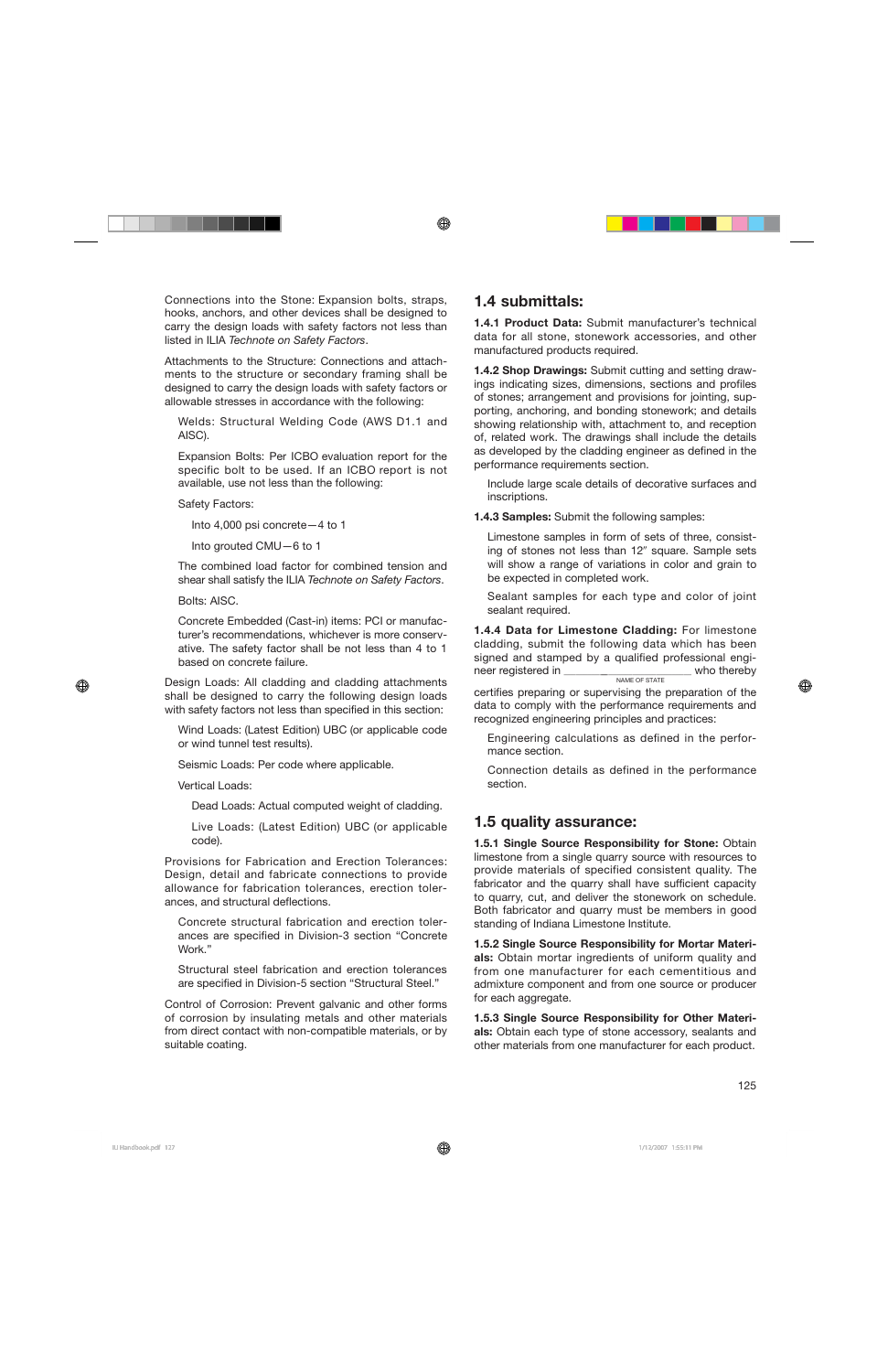**1.5.4 Information on Drawings and in Specifications** establishes requirements for both aesthetic effects and performance of the limestone cladding. Aesthetic effects are indicated by dimensions, arrangement, alignment and profiles of components and assemblies as they relate to sight lines and relationships to one another and to adjoining work. Performance is indicated by criteria that is subject to verification by either preconstruction or field test, if applicable, or by inservice experience.

Do not modify intended aesthetic effects, as judged solely by architect, except with architect's approval and only to the extent exclusively needed to comply with performance requirements. Where modifications are proposed, submit comprehensive explanatory data to architect for review and approval.

**1.5.5 Installer Qualifications:** Engage an installer with not less than 10 years experience and who has successfully completed stonework similar in material, design and extent to that indicated for this project. Submit list of completed projects; include project names, addresses, and names of architects and owners.

**1.5.6 Preconstruction Tests:** Contractor shall obtain material tests as noted below:

Preconstruction Testing Service: Contractor shall employ and pay qualified independent testing laboratories to perform preconstruction testing indicated.

Test limestone for compliance with physical property requirements for Limestone Building Stone, Type II, as listed in ASTM C-568. Conduct tests using specimens randomly selected from, and representative of, actual materials proposed for incorporation in the work.

The following test reports shall be submitted:

ASTM C 99 Modulus of Rupture ASTM C 170 Compressive Strength

**1.5.7 Field-Constructed Mockup:** Prepare mockups for the stonework if applicable. Purpose of mockups is further verification of selections made for color and finish under sample submittals and establishing standard of quality for aesthetic effects expected in completed work. Build mockups to comply with following requirements.

Locate mockups on site where indicated or, if not indicated, as directed by architect.

Build mockups containing elements typical of the stonework in this project. The extent of the mockup shall be defined by this section.

Erect mockups only after notifying architect when construction will begin.

Retain mockups during construction as standard for

judging completed stonework. When directed, demolish mockups and remove from site.

Option: Acceptable mockup may be incorporated into the work.

**1.5.8 Qualifications for Welding Work: Qualify welding** operators in accordance with AWS "Standard Qualification Procedure."

Provide certification that each welder employed in the work is qualified for welding processes involved by having satisfactorily passed AWS qualification tests and, if applicable, by undergoing recertification. Retesting for recertification shall be contractor's responsibility.

## **1.6 delivery, storage and handling:**

**1.6.1 Deliver masonry materials** to project in undamaged condition.

**1.6.2 Store and handle stone** and related materials to prevent their deterioration or damage:

Do not use pinch or wrecking bars on stonework.

Lift with wide-belt type slings where possible; do not use wire rope or ropes containing tar or other substances which might cause staining.

Store stone on non-staining wood skids or pallets, covered with non-staining, waterproof membrane. Place and stack skids and stone to distribute weight evenly and to prevent breakage or cracking of stones.

Store cementitious materials off the ground, under cover and in dry location.

### **1.7 project conditions:**

**1.7.1 Protect stonework** during erection as follows:

Cover top of walls with non-staining waterproof sheeting at end of each day's work. Cover partially completed structures when work is not in progress. Extend cover a minimum of 24" down both sides and hold securely in place.

Prevent staining of stone from mortar, grout, sealants, and other sources. Immediately remove such materials from stone without damage to the stonework.

Protect base of walls from rain-splashed mud and mortar splatter by means of coverings spread on ground and over wall surface.

Protect sills, ledges and projections from droppings of mortar and sealants.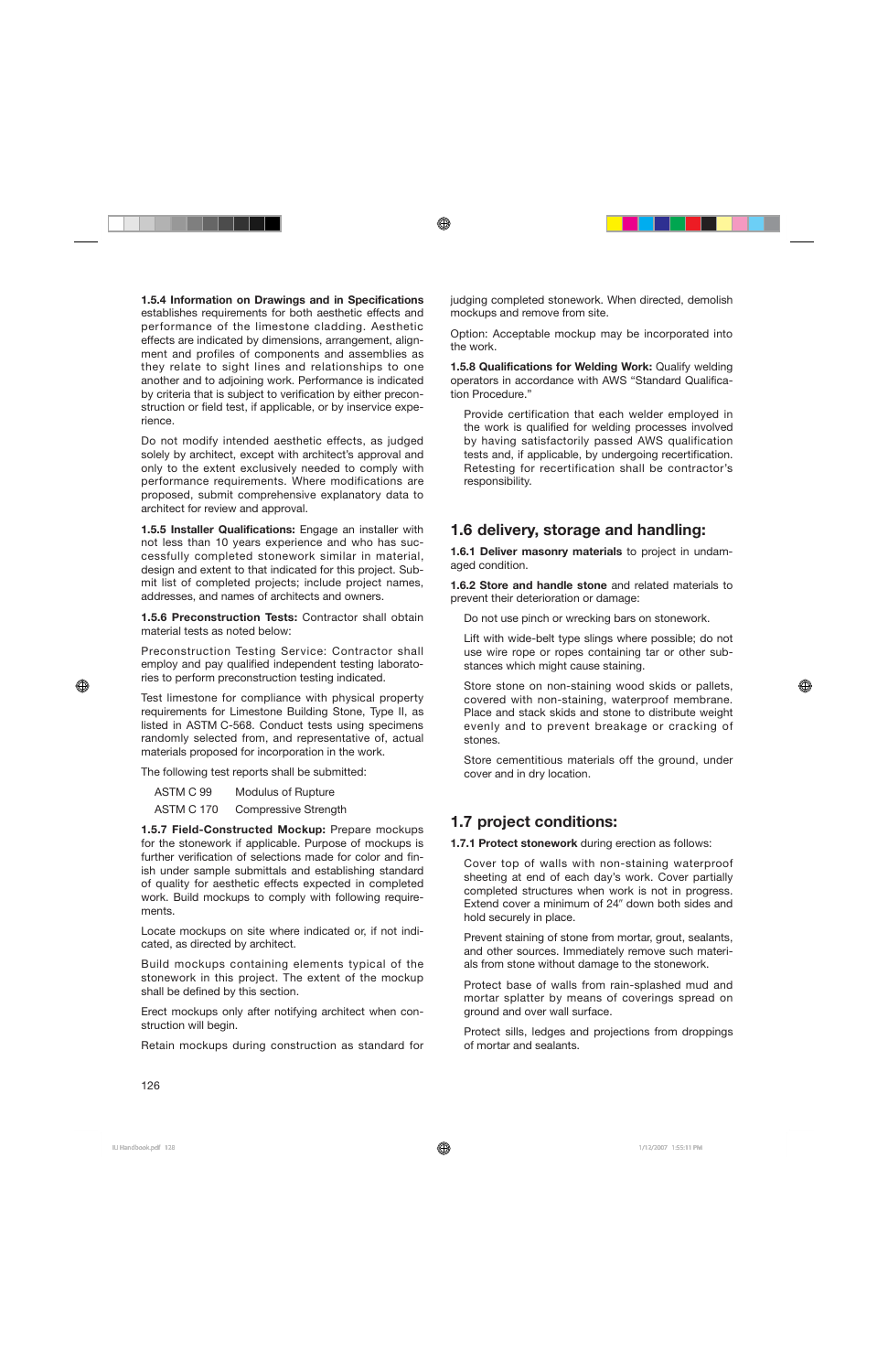**1.7.2 Cold Weather Protection:** Comply with the following requirements.

*(Part 1.7.2 should be part of the specifications in those projects where mortar is used in setting, and where freezing weather is a possibility.)*

Remove ice or snow formed on stonework beds by carefully applying heat until top surface is dry to the touch.

Remove stonework damaged by freezing conditions.

Perform the following construction procedures while stonework is progressing:

Temperature ranges indicated apply to air temperatures existing at time of installations.

In heating mortar materials, maintain mixing temperatures selected within 10 degrees F (6 degrees C); do not heat water for mortar to above 160 degrees F (71 degrees C).

Mortar: At 40 degrees F (4.4 degrees C) and below, produce mortar temperatures between 40 degrees F (4.4 degrees C) and 120 degrees F (49 degrees C) by heating mixing water and, at temperatures of 32 degrees F (0 degrees C) and below, sand as well. Always maintain temperature of mortar on boards above freezing.

At 25 degrees F (-4 degrees C) to 20 degrees F (-7 degrees C), heat both sides of walls under construction using salamanders or other heat sources and use windbreaks or enclosures when wind is in excess of 15 mph.

At 20 degrees F (-7 degrees C) and below, provide enclosure and auxiliary heat to maintain an air temperature of at least 40 degrees F (4.4 degrees C) for 24 hours after setting stonework and heat stones so that they are above 20 degrees F (-7 degrees C) at time of installation.

# **PART 2—PRODUCTS**

#### **2.1 materials, general:**

**2.1.1 Comply with referenced standards** and other requirements indicated applicable to each type of material required.

**2.1.2 Provide stone** from a single quarry for each grade, color, and finish of stone required.

**2.1.3 Make quarried blocks available for inspection** by architect.

#### **2.2 limestone:**

#### **Limestone Building Stone Standard:** ASTM C 568.

**2.2.1 Classification:** Category II (Medium Density).

**2.2.2 Variety:** Indiana Limestone.

#### **2.2.3 Finish of Exterior Limestone Cladding:** As follows:

Finish Indiana Limestone cladding to match standard finish of Indiana Limestone Institute, Inc. designated below.

*(Finish name—insert here)*

*(OR)*

**Finish Indiana Limestone** to match approved samples and/or mockups of Indiana Limestone.

**2.2.4 Furnish Stone in accordance with approved samples** and jobsite mockup for type, variety, grade (if applicable), color, and other characteristics relating to aesthetic effects.

**2.2.5 Indiana Limestone Grade and Color:** Provide color indicated below in accordance with grade and color classification established by Indiana Limestone Institute, Inc. (ILI).

*(Quality and color names)*

#### **2.3 mortar and grout materials:**

**2.3.1 Portland Cement:** ASTM C 150, Type I except Type III may be used for cold weather construction. Provide gray or white cement as needed to produce mortar color required.

**2.3.2 Hydrated Lime:** ASTM C 207. Type S.

**2.3.3 Aggregate:** ASTM C 144; and as indicated below:

For joints narrower than <sup>1</sup>/4" use aggregate graded with 100 percent passing the No. 8 sieve and 95 percent the No. 16 sieve.

**2.3.4 Water:** Clean, non-alkaline and potable.

#### **2.4 stone anchors and attachments:**

**2.4.1 Provide anchors and attachments** of type and size required to support the stonework fabricated from the following metals for conditions indicated below:

Stainless Steel, AISI Type 304 or 316, for anchors and expansion bolts embedded within the stone.

Hot-Dip Galvanized Steel as follows:

Galvanized malleable iron for adjustable inserts embedded in the concrete structure.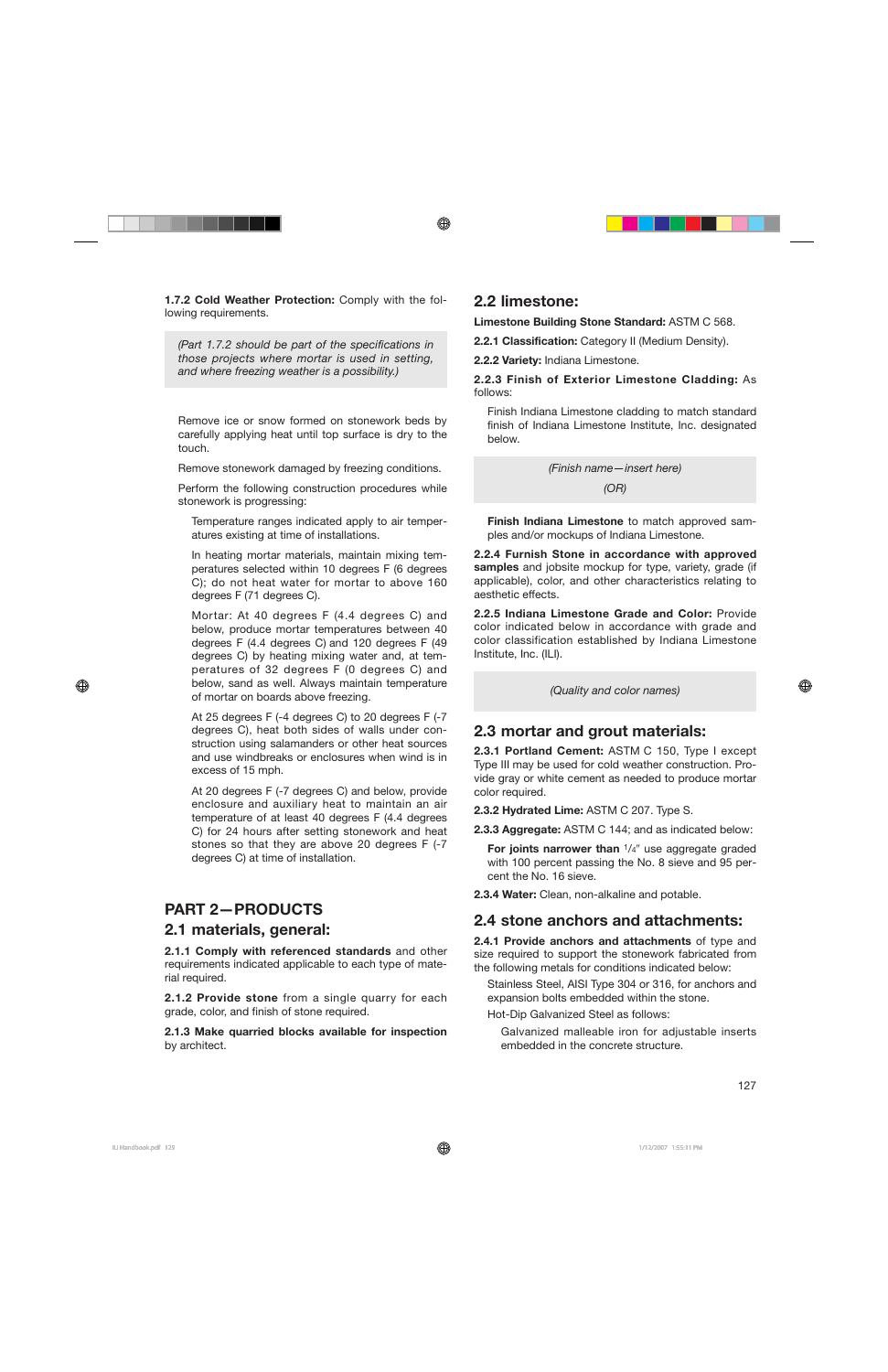For anchor bolts, nuts and washers not in direct contact with stone; comply with ASTM A 307, Grade A, for material and ASTM C 153, Class C, for galvanizing.

For steel plates, shapes and bars not in direct contact with stone; comply with ASTM A 36 for materials and ASTM A 123 for galvanizing.

For expansion bolts not in direct contact with stone use zinc plated or cadmium plated bolts with stainless steel expansion clips.

For steel angles supporting limestone; comply with ASTM A 36 for materials and ASTM A 123 for galvanizing. Supports protected with one shop coat of zinc-rich or other rust-inhibiting paint, and one job coat of similar, compatible paint, may be used at the discretion of the architect.

**2.4.2 Dovetail Slots:** Where required, furnish dovetail slots, with filler strips, of slot size required to receive anchors provided, fabricated from 0.0336 (22-gage) galvanized sheet steel complying with ASTM A 446, G90.

#### **2.5 preassembled units— Indiana Limestone:**

Performance Requirements: Performance requirements defined elsewhere in this section apply to the preassembled units.

**2.5.1 Adhesive:** The adhesive shall be a two-component epoxy consisting of epoxy resin and hardener.

Adhesive Properties: The adhesive used shall meet the following minimum requirements after a 7-day cure at 75 degrees Fahrenheit.

| Property                              | Value                        | <b>Test Method</b> |
|---------------------------------------|------------------------------|--------------------|
| <b>Tensile Bond</b><br>Strength*      | Cohesive<br>failure in stone | ASTM C-321         |
| <b>Tensile Elongation</b>             | 2.5%                         | ASTM D-638         |
| <b>Tensile Strength</b>               | 3,500 psi                    | ASTM D-638         |
| <b>Compressive Double</b><br>Shear*   | 400 psi                      | <b>MMM G-650A</b>  |
| Compressive<br>Strength               | 6,000 psi                    | ASTM D-695         |
| Shore "D" Hardness                    | 75                           | <b>ASTM D-1706</b> |
| <b>Water Absorption</b><br>(24 hours) | 0.50%                        | ASTM D-570         |

\***Note**: These tests represent bond strength. Other tests are made on the adhesive only.

**2.5.2 Samples:** Two sample units of stone bonded together with adhesive shall be submitted showing stone and joint quality. Samples shall be 6" long, 3" wide,  $3/4$ " thick, bonded together on the large face, at

right angles. No fabrication or assembly shall begin until approval of sample is obtained.

Industry practice permits <sup>1</sup>/8" thick adhesive joints.

**2.5.3 Drawings:** The epoxy joint construction including mechanical anchoring and framing shall be shown on the shop drawings.

**2.5.4 Shop Assembly Requirements:** Stone shall be dry and free from grease, oil, dirt, loose particles, and efflorescence. Clean compressed air should be employed to blow stone dust from the pores of the stone. Heat is recommended for the removal of moisture from the stone prior to applying epoxy. No moisture should be observed creeping into areas to be bonded following the removal of heat.

Units shall not be assembled when the stone temperature and the surrounding air temperatures are below 50 degrees F or above 95 degrees F. Assembly of units below 50 degrees F is permitted when the temperature of the stone units and adhesive is raised by heating to a temperature above 50 degrees F. After the units have been joined, heat should continue to be applied to the stone adjacent to the joint area to give the adhesive the curing temperature above 50 degrees F. Approved clips, frames, expansion bolts, and other mechanical connections shall be installed in strict accordance with approved shop drawings.

Adhesives shall be mixed in parts by weight or parts by volume in strict accordance with manufacturer's instructions, with strict compliance to the manufacturer's recommendations on the "pot life" of the adhesive.

Upon joining the stone members together, suitable clamps or bracing shall be used to keep the stone in proper alignment until the adhesive sufficiently hardens. Process shall include any and all shims needed to insure proper alignment.

Assembled limestone units shall not be moved until the adhesive has cured sufficiently to assure there will be no joint damage. Curing shall continue until the adhesive has reached the required hardness. When stones are pressed together, the adhesive shall flow out of the joint. On exposed joints, in a textured finish, it is recommended that the excessive adhesive be removed after the adhesive has taken on its initial hardening. The extra adhesive may be scraped away with a putty knife. Any excessive adhesive on smooth finish may be removed after complete hardening with the use of power sanders.

All dowels, anchors, expansion bolts, bearing plates, and other steel items in direct contact with the stone or contained within the stone shall be stainless steel AISI Type 304 or 316. Frames, plates, and other steel shapes not in direct contact with the stone shall be ASTM A-36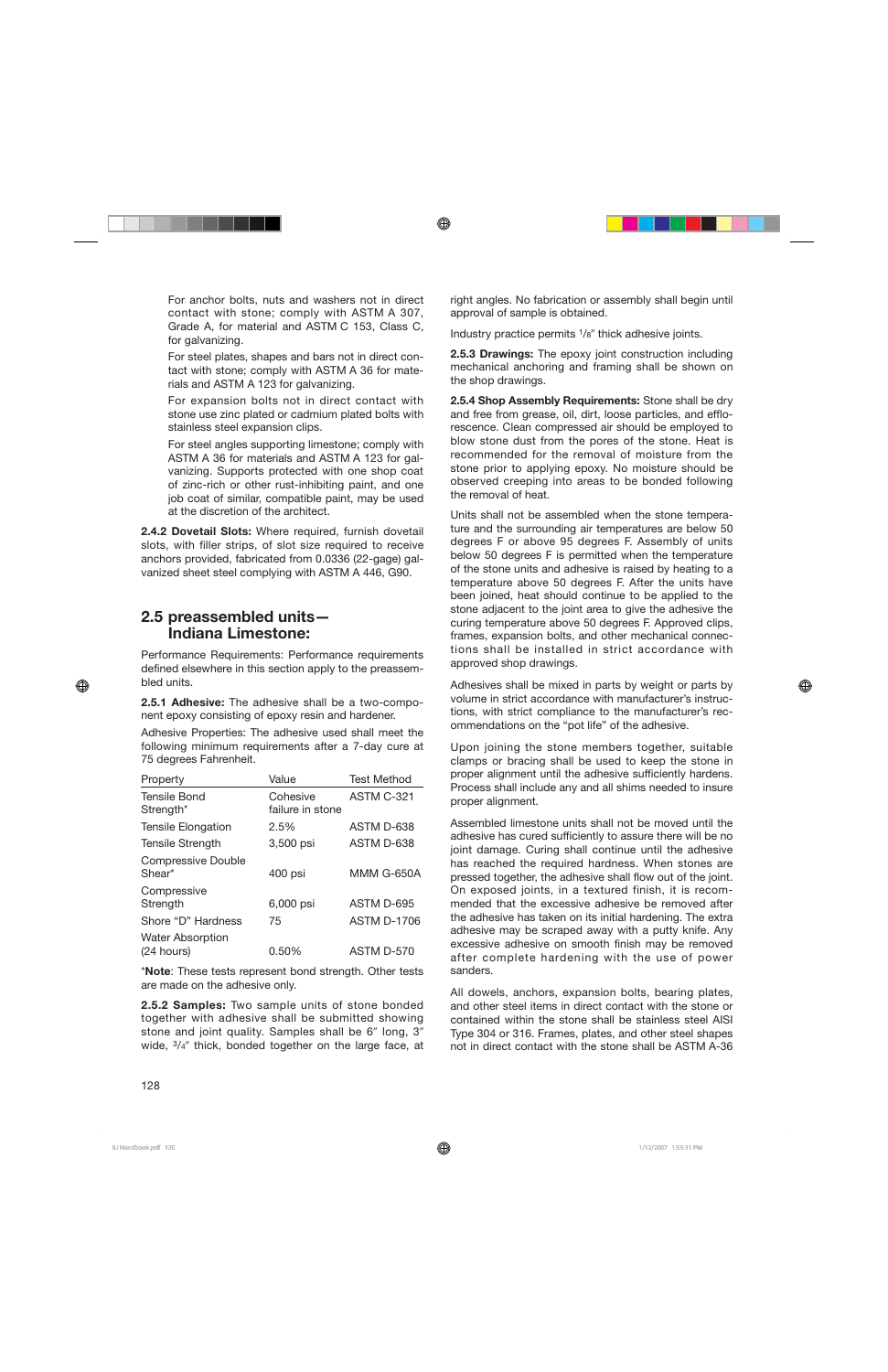hot-dipped galvanized after fabrication per ASTM A-123. Bolts not in contact with the stone shall be ASTM A-325 or equal and shall be galvanized or plated with zinc or cadmium.

Fabricate and assemble structural framing in shop to comply with AISC *Specifications for the Design, Fabrication, and Erection of Structural Steel for Buildings*, including "Commentary" and Supplements thereto as issued, and as indicated on final shop drawings.

Weld or bolt connections to comply with the following requirements:

Install high strength threaded fasteners to comply with AISC *Specifications for Structural Joints using ASTM A-325 or A-490 bolts* approved by the Research Council on Riveted and Bolted Structural Joints of the Engineering Foundation (RCRBSJ).

Weld connections to comply with AWS D1.1 *Structural Welding Code—Steel*.

**2.5.5 Transportation and Storage:** Extreme care shall be taken to insure that the assembled units are free of torsional stress during transportation, handling, and storage.

**2.5.6 Erection:** The stone fabricator shall make provisions for the employment of the necessary lifting methods of the assembled units, in cooperation with the erector. Such lifting devices as clamps, slings, etc., shall be furnished by the erector.

#### **2.6 stone accessories:**

**2.6.1 Setting Shims:** Lead, stainless steel, or plastic shims, non-staining to stone, sized to suit joint thicknesses and bed depths of stonework involved without intruding into required depths of joint sealants.

**2.6.2 Concealed Sheet Metal Flashing:** Fabricate from stainless steel or other material complying with requirements specified in Division-7 Section "Flashing and Sheet Metal," in thicknesses indicated but not less than 0.015" thick.

**2.6.3 Plastic Tubing Weeps:** Medium density polyethylene, outside diameter of 1/4" and of length required to extend between exterior face of stone and cavity behind.

#### **2.7 elastomeric sealants:**

Refer to Section 07900.

#### **2.8 mortar and grout mixes:**

**2.8.1 General:** Do not add mixtures including coloring pigments, air-entraining agents, accelerators, retarders, water repellent agents, anti-freeze compounds, or calcium chloride, unless otherwise indicated.

**2.8.2 Mixing:** Combine and thoroughly mix cementitious materials, water and aggregates in a mechanical batch mixer; comply with referenced ASTM standard for mixing time and water content, unless otherwise indicated.

**2.8.3 Setting Mortar:** Comply with ASTM C 270, Proportion Specification, for types of mortars and applications required below, unless otherwise indicated:

**Set Indiana Limestone** with Type N mortar.

#### **2.9 stone fabrication:**

**2.9.1 General:** Fabricate stonework in sizes and shapes required to comply with the requirements as shown on approved shop drawings.

**2.9.2 Comply with recommendations** of the Indiana Limestone Institute of America, Inc. (ILI) as published in the *Indiana Limestone Handbook* (latest edition).

**2.9.3 Cut and drill sinkages and holes** in stones for anchors, fasteners, supports and lifting devices as indicated or needed to set stonework securely in place; shape beds to fit supports.

**2.9.4 Cut stones** to produce pieces of thickness, size and shape indicated or required and within fabrication tolerances recommended by ILI.

#### **2.9.5 Thickness of Exterior Stone Cladding:**

Provide stone thicknesses required to comply with performance requirements but not less than shown on architectural drawings. Use tables in *Indiana Limestone Handbook* as a guide to size requirements.

**2.9.6 Control depth of stones** and back-checks to maintain a clearance between backs of stones and surfaces or projections of structural members, fireproofing (if any), backup walls and other work behind stones.

**2.9.7 Cut joints** (bed and vertical) straight and at 90 degree angle to face, unless otherwise indicated.

**2.9.8 Quirk-miter corners,** unless otherwise indicated; shall provide for cramp anchorage in top and bottom bed joints of corner pieces.

**2.9.9 Cut stones** to produce joints of uniform width and in locations indicated.

Joint Width: \_\_\_\_\_\_\_\_\_\_\_\_\_\_

**2.9.10 Contiguous Work:** Provide chases, reveals, reglets, openings and similar features as required to accommodate contiguous work.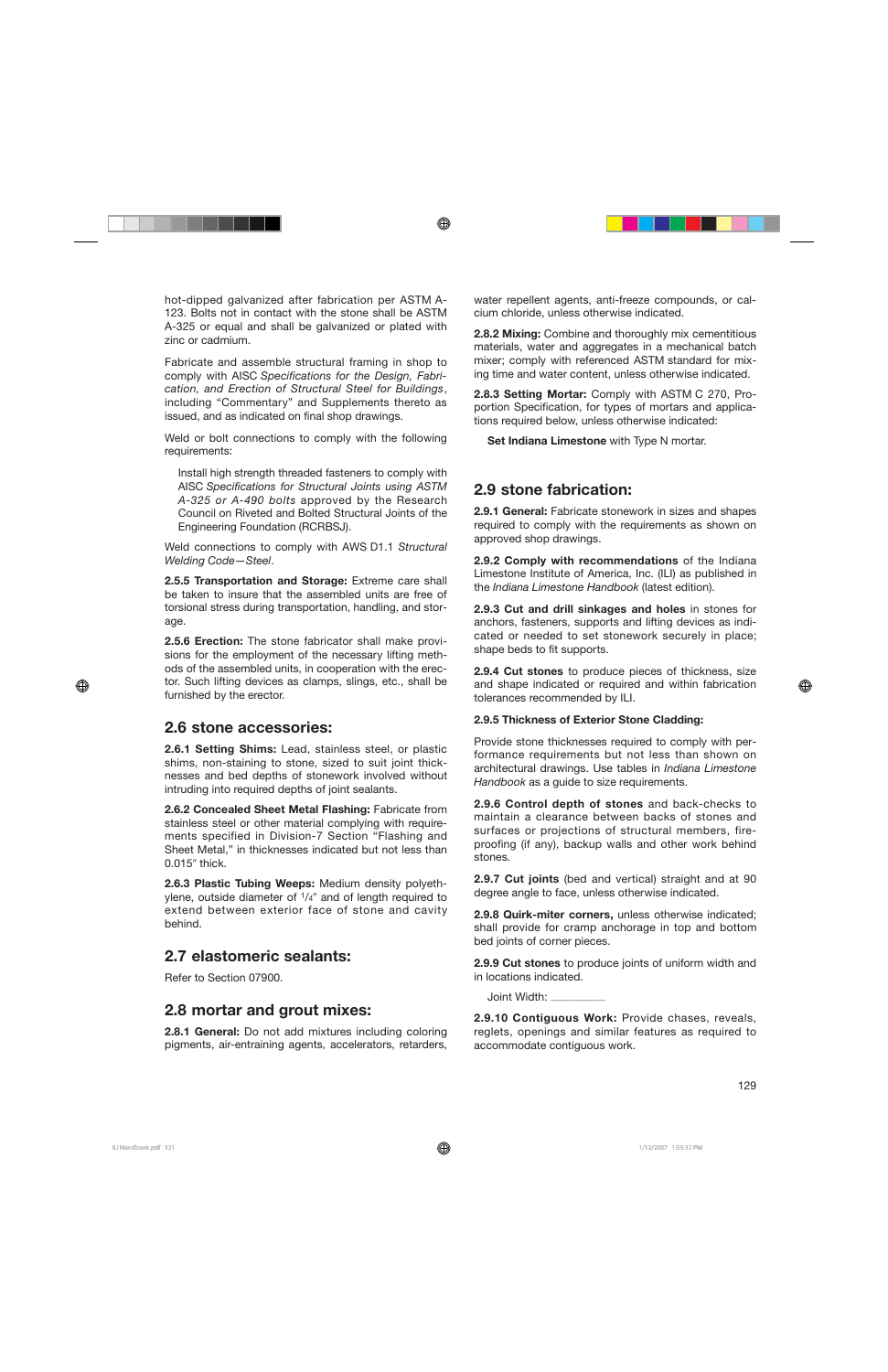**2.9.11 Fabricate molded work,** including washes and drips, to produce stone shapes having a uniform profile throughout their entire length and with precisely formed arrises slightly eased to prevent snipping, and matched at joints between units.

**2.9.12 Carve and cut decorative surfaces and inscriptions** to conform with shaded drawings or models approved by architect. Use skilled stone carvers experienced in the successful performance of work similar to that indicated.

**2.9.13 Finish exposed faces and edges** of stones to comply with requirements indicated for finish under each type and application of stone required and to match approved samples and field-constructed mockups.

#### **PART 3—EXECUTION**

#### **3.1 examination:**

**3.1.1 Require installer to examine** surfaces to receive stonework and conditions under which stonework will be installed and to report in writing any conditions which are not in compliance with requirements. Do not proceed with installation until surfaces and conditions comply with requirements indicated in specifications or elsewhere for execution of other work which affects stonework.

#### **3.2 preparation:**

**3.2.1 Advise installers** of other work about specific requirements relating to placement of inserts, flashing reglets and similar items which will be used by stonework installer for anchoring, supporting and flashing of stonework. Furnish installers of other work with drawings or templates showing locations of these items. General contractor or concrete contractor will provide drawings to locate weld-plates and embeds for connection of stone skin or its system.

**3.2.2 Clean stone surfaces** which have become dirty or stained prior to setting to remove soil, stains and foreign materials. Clean stones by thoroughly scrubbing stones with fiber brushes followed by a thorough drenching with clear water. Use only mild cleaning compounds that contain no acid, caustic or abrasives.

#### **3.3 setting stone, general:**

**3.3.1 Execute stonework** by skilled mechanics, and employ skilled stone fitters at the site to do necessary field cutting as stones are set.

Use power saws to cut stones; for exposed edges, produce edges which are cut straight and true. Mallet and chisel cutting will be permitted provided craftsmen are skilled in their use.

**3.3.2 Contiguous Work:** Provide chases, reveals, reglets, openings and other spaces as indicated for accommodating contiguous work. Close up openings in stonework after other work is in place with stonework which matches that already set.

**3.3.3 Set stones** to comply with requirements indicated on drawings and final shop drawings. Install anchors, supports, fasteners and other attachments indicated or necessary to secure stonework in place. Shim and adjust anchors, supports and accessories to set stones accurately in locations indicated with uniform joints of widths indicated and with edges and faces aligned according to established relationships and indicated tolerances.

**3.3.4 Dampproofing for stain prevention:** Where indicated on drawings, coatings of either (a) cementitious waterproof stone backing or (b) bituminous dampproofing shall be applied on backs, beds, and joints of all stones used at grade. Dampproof all adjacent concrete surfaces on which limestone will rest, including concrete or cmu haunches and ledges, as well as support angles.

**A.** Dampproof unexposed surfaces of stone to at least 1'-0" above grade.

**B.** Dampproof joints only to within 1" of finished surfaces when using bituminous or asphaltic solutions.

**C.** Stones extending below grade shall be dampproofed as above, and in addition shall be dampproofed to the level of grade on their face surfaces which are covered.

**D.** Cementitious coatings must be allowed to cure before treated stone is set. Due care must be exercised in handling all dampproofed stone to avoid chipping or off-setting.

**3.3.5 Construction Tolerances:** Set stones to comply with the following tolerances:

Variation from Plumb: For lines and surfaces of columns, walls and arrises, do not exceed  $1/4$ " in 10',  $3/s''$  in a story height or 20' maximum, nor  $1/2''$  in 40' or more. For external corners, expansion joints and other conspicuous lines, do not exceed  $1/4$ " in any story or 20' maximum, nor  $1/z''$  in 40' or more.

Variation from Level: For grades indicated for exposed lintels, sills, parapets, horizontal grooves and other conspicuous lines, do not exceed 1/2" in any bay or 20' maximum, nor  $3/4$ " in 40' or more.

Variation of Linear Building Line: For position shown in plan and related portion of columns, walls and partitions, do not exceed  $1/2$ " in any bay or 20' maximum, nor  $\frac{3}{4}$ " in 40' or more.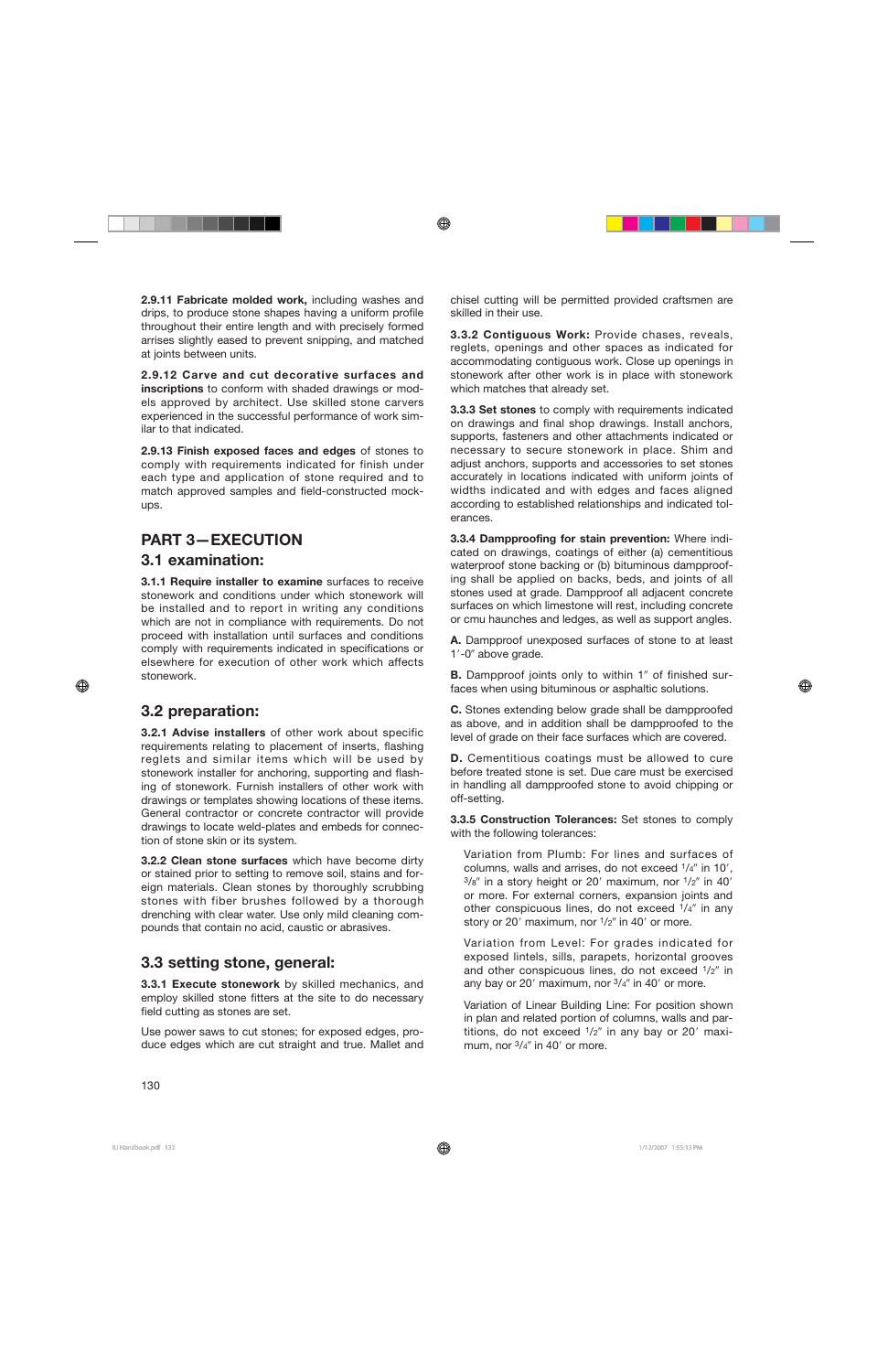Variation in Cross-Sectional Dimensions: For columns and thickness of walls from dimensions indicated, do not exceed minus  $1/4$ ", nor plus  $1/2$ ".

**NOTE–The tolerances in this section are masonry industry setting tolerances and are provided for the convenience of the specifier. As a production industry, the Indiana Limestone industry can not and does not control them.**

**3.3.6 Provide expansion joints,** control joints and pressure-relieving joints of widths and at locations indicated or required.

Sealants, expansion, and other joints are specified in Division 7 Section "Joint Sealers."

Use no mortar or shims in expansion joints.

#### **3.4 setting stonework with sealant joints:**

**3.4.1 Support stonework** on gravity supports, and insert anchors for lateral loads, of type and number indicated on final shop drawings, and complying with requirements indicated for material and performance.

**3.4.2 Attach anchors** securely to stones and to backup surfaces.

**3.4.3 Attach** framing for stone support system to structural frame of building at connection points indicated by welded or bolted field connections complying with the following requirements:

Install high strength threaded fasteners to comply with AISC *Specifications for Structural Joints using ASTM A 325 or A 490 bolts* approved by the Research Council on Riveted and Bolted Structural Joints of the Engineering Foundation (RCRBSJ).

Weld connections to comply with AWS D1.1 *Structural Welding Code Steel*.

Provide joints to exclude water or permit its escape to exterior of building. Provide weeps at locations where water could accumulate due to condensation or other causes.

For galvanized surfaces of assembled framing, comply with ASTM A 780 for cleaning field welds, bolted connections and abraded areas and application of galvanizing repair paint.

For shop-painted surfaces, clean field welds, bolted connections, and abraded areas, immediately after erection. Apply paint to exposed areas using same material as used for shop painting.

**3.4.4 Fill anchor holes** with non-staining mortar or sealant.

Where dowel holes occur at pressure-relieving joints, provide compressive material above and below dowels.

**3.4.5 For stones supported on clip or continuous angles,** set stones on non-corrosive and non-staining shim material in sufficient area to support the load. Mortar may be used in lieu of shims provided that setting pads are provided to maintain joint sizes if stone weight squeezes out mortar.

Place setting buttons of adequate size, in sufficient quantity, and of same thickness as indicated joint width, to prevent mortar from squeezing out and to maintain uniform joint widths. Hold buttons back from face of stone to provide space for backer rope and sealant.

The joint between bottom of relieving angles and top surface of stones below angles shall be free of mortar or shims to avoid load transfer.

**3.4.6 Install concealed flashing** at continuous shelf angles, lintels, ledges and similar obstructions to the downward flow of water so as to divert such water to the exterior.

**3.4.7 Keep cavities open** where unfilled space is indicated between back of stone veneer and backup wall; do not fill cavities with mortar or grout.

**3.4.8 Place weepholes/vents** in joints where moisture may accumulate including base of cavity walls, above shelf angles and flashing. Locate weepholes/vents at intervals not exceeding 2' and those serving as vents only, at intervals not exceeding 5' horizontally and 20' vertically.

**3.4.9 Where mortar** is used in setting stones on anchors or elsewhere, rake out mortar from joints to depths adequate to receive sealants and sealant backings

**3.4.10 Embed ends of lugged sills** on shims or mortar; leave balance of joint open until final sealing.

**3.4.11 Set the stonework** with open vertical joints for installation of joint sealants. Use no shims or spacers in vertical joints.

# **3.5 installation of joint sealants:**

Specified in Section 07900.

#### **3.6 adjusting and cleaning:**

**3.6.1 Repairing Damanged Stone:** Repair of stone is an accepted practice and will be permitted. Some chipping is expected; repair of small chips is not required if it does not detract from the overall appearance of the work, or impair the effectiveness of the mortar or sealant. The criteria for acceptance of chips and repairs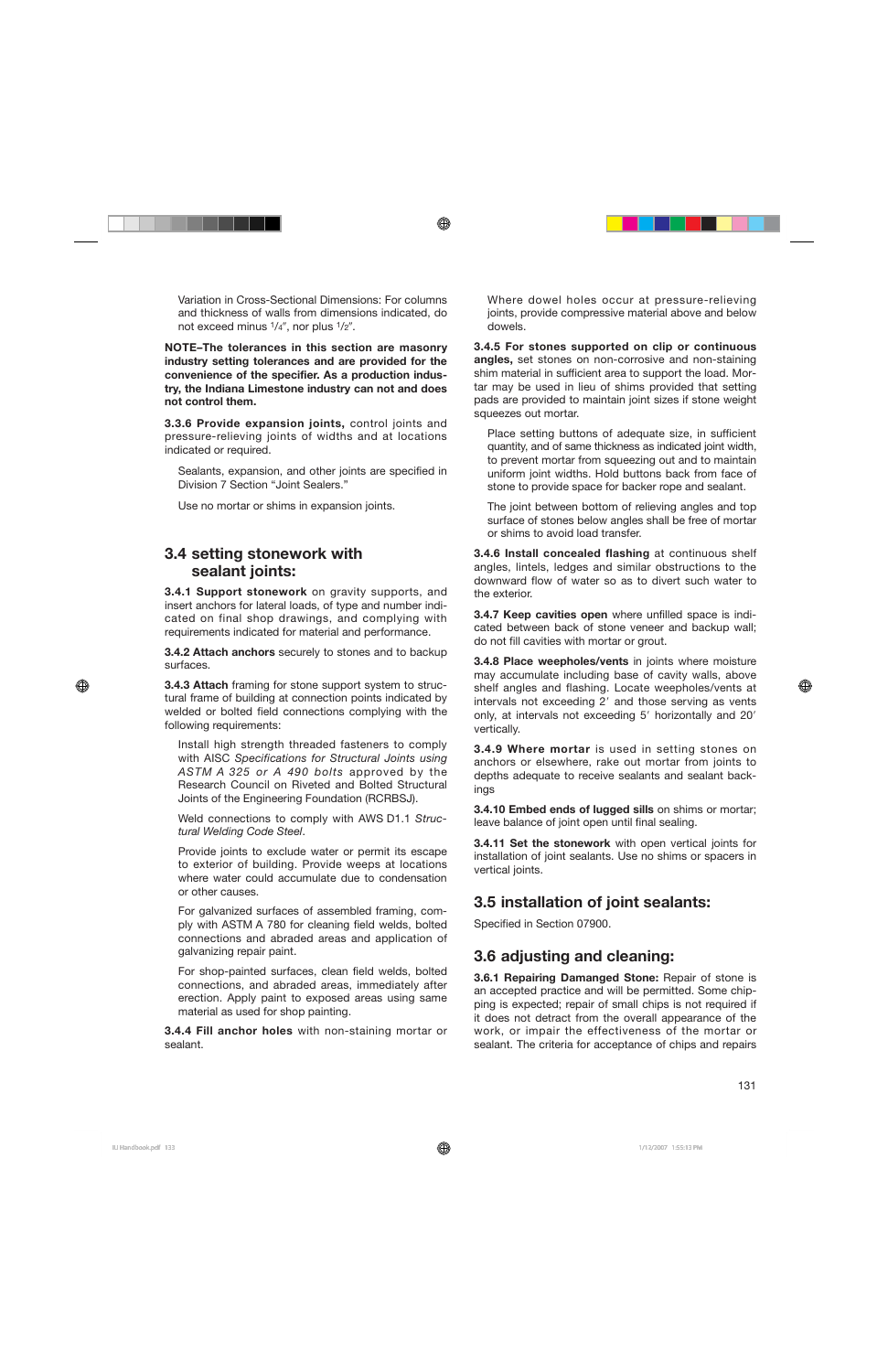will be per standards and practices of the industry unless other criteria are mutually agreed upon by the limestone supplier and the architect.

**3.6.2 Remove and replace stonework** of the following description:

Stones so damaged that repair is impossible, either structurally or aesthetically.

Defective joints.

Stones and joints not in conformance with approved samples and field-constructed mockups.

Stonework not complying with other requirements indicated.

**3.6.3 Replace** in manner which results in stonework conforming to approved samples and field-constructed mockups, complying with other requirements and showing no evidence of replacement.

**3.6.4 Clean stonework** using clean water and stiff bristle fiber brushes. Do not use wire brushes, acid type cleaning agents, or other materials or methods which could damage stone. Mechanical or pressure cleaning methods may be used if approved by architect. Protect limestone when adjacent brick is being acid-washed.

## **3.7 protection:**

**Provide final protection** and maintain conditions, in a manner acceptable to fabricator and installer, which ensures stonework being without damage or deterioration at time of substantial completion.

# **VI.SPECIFICATIONS FOR ASHLAR STONE VENEER AND SAWED STONE TRIM**

*This section can be used alone when the project requires only coursed or rough ashlar. It should be included with other sections in those projects where such stone use is in addition to cut stone.*

#### **1. work included**

The work included in this section shall include all labor and material for the furnishing and setting of all interior and exterior Indiana Limestone ashlar veneer and sawed stone trim in accordance with drawings.

#### **2. stone**

**A.** General. Stone shall be (coursed ashlar) (webwall) (drywall)—specify—Indiana Limestone quarried in Lawrence, Monroe, and Owen Counties and produced by a member of the Indiana Limestone Institute.

**B.** Color. The stone shall be (unselected for color) (all buff) (all gray) (\_\_\_\_\_\_% buff and \_\_\_\_\_\_% gray)—specify.

#### **(use following for coursed ashlar only)**

**C.** Finish. The face surface of the stone shall be (split face) (shot sawed) (chat sawed)—specify.

**D.** Dimensions.

1. Bed thickness shall be between  $3''$  and  $4''$ .

2. Course heights shall be furnished in the following percentages:  $15\% - 2\frac{1}{4}$ ;  $40\% - 5$ ;  $45\% - 7\frac{3}{4}$ . (Specify other percentages and rises.)

3. Stone lengths shall be random, varying between 1'-6" and 4'-0", and shall be jointed at the job to lengths conforming to approved jointing pattern.

#### **(use following for webwall and drywall only)**

**C.** Finish. The face surface of the stone shall be rough broken.

**D.** Dimensions.

1. (Webwall only) Bed thickness shall be between 2" and 6".

(Drywall only) Bed thickness shall be (specify: between 3" and 4" when used as veneer; random, varying between 4" and 2'-0" when used as full-thick or retaining wall).

2. (Webwall only) Exposed faces shall vary from 1/2 to 3 sq. ft.

(Drywall only) Exposed stone edges shall vary between  $2$ " and  $6$ " high.

**E.** Sawed stone sills and coping. These items shall be (specify color) Indiana Limestone sawed or otherwise dimensioned to the sizes shown on drawings, and anchored as shown or as detailed in large scale sections.

#### **(following applies to all types)**

#### **3. setting stonework**

**A.** Stone shall be set in strict accordance with approved profile and jointing pattern. Joints shall be \_\_\_\_\_" wide (specify).